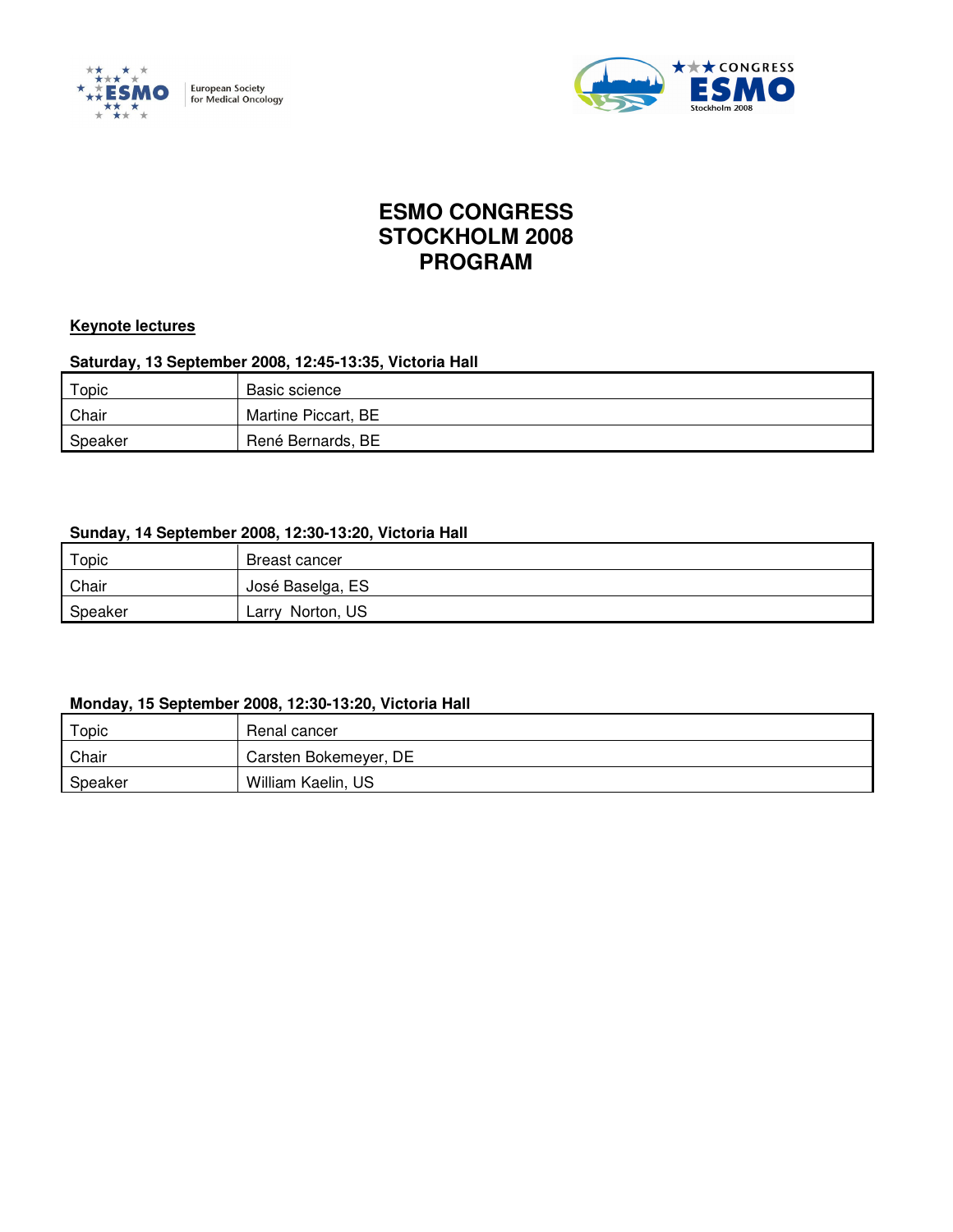



# **Special Symposium – ESMO/ESTRO/ESSO**

#### **Saturday, 13 September 2008, 11:00-12:30, Auditorium A6**

| Title symposium      | ESMO/ESTRO/ESSO Joint Symposium: Integration of targeted therapies with radiation |
|----------------------|-----------------------------------------------------------------------------------|
| Co-Chair             | Vincent Gregoire, BE                                                              |
| Co-Chair             | Rolf A. Stahel, CH                                                                |
| Title presentation 1 | Introduction                                                                      |
| Speaker 1            | Vincent Gregoire, BE                                                              |
| Lecture time 1       | 5'                                                                                |
| Title presentation 2 | Where we are with radiation modifiers? A pre-clinical overview                    |
| Speaker 2            | Michael Baumann, DE                                                               |
| Lecture/disc time 2  | 20'                                                                               |
| Title presentation 3 | Head and neck cancer                                                              |
| Speaker 3            | James Bonner, US                                                                  |
| Lecture/disc time 3  | 20'                                                                               |
| Title presentation 4 | Lung cancer                                                                       |
| Speaker 4            | Robert Pirker, AT                                                                 |
| Lecture/disc time 4  | 20'                                                                               |
| Title presentation 5 | Surgical issues in rectal cancer                                                  |
| Speaker 5            | Irving Taylor, GB                                                                 |
| Lecture/disc time 5  | 20'                                                                               |
| Title presentation 6 | Conclusions                                                                       |
| Speaker 6            | Rolf A. Stahel, CH                                                                |
| Lecture/disc time 6  | 5'                                                                                |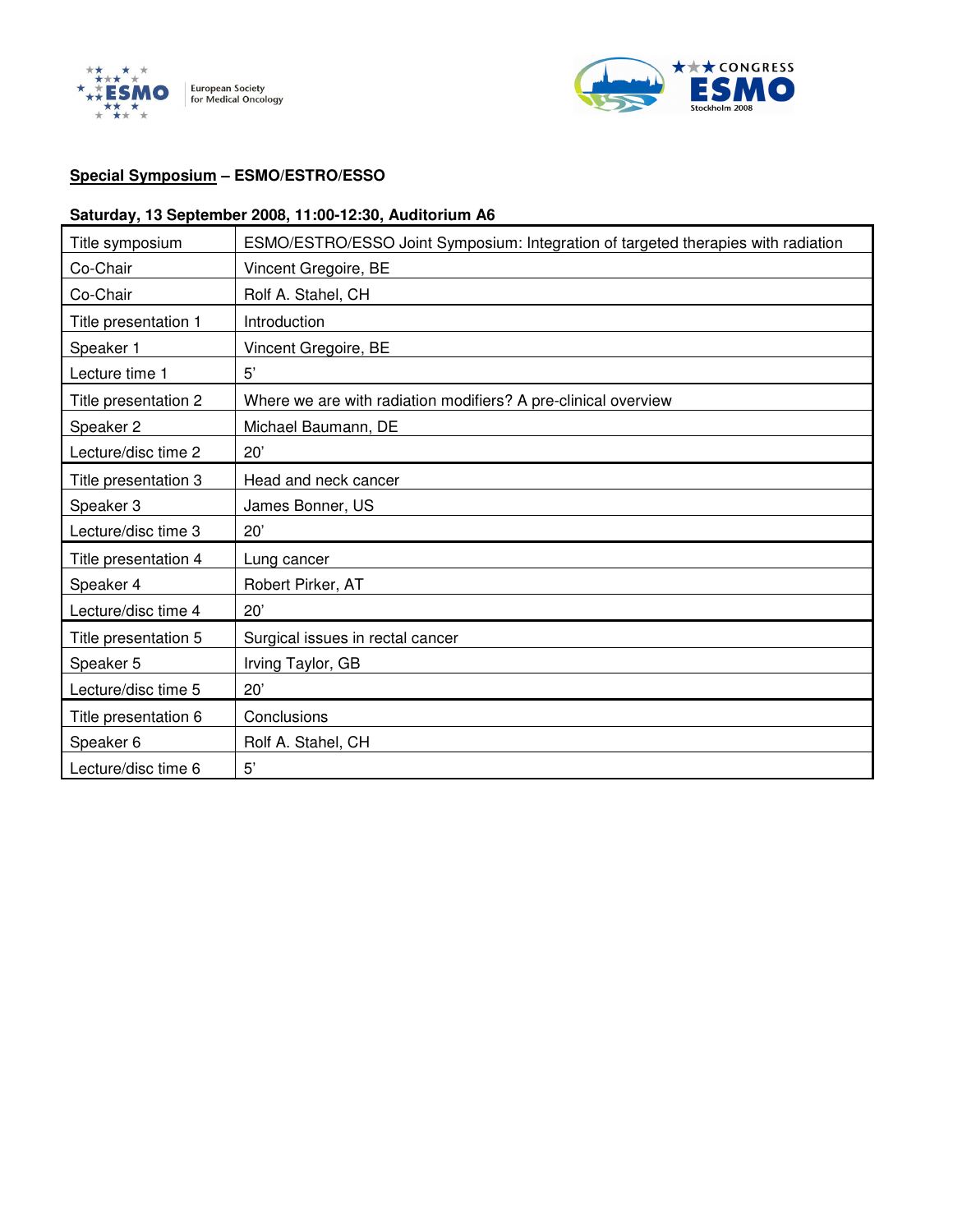



#### **Special Symposium - Chest tumors**

### **Sunday, 14 September 2008, 11:00-12:30, Auditorium A3/4**

| Title symposium      | Innovative approaches to NSCLC                              |
|----------------------|-------------------------------------------------------------|
| Chair                | Wilfried Eberhardt, DE                                      |
| Co-Chair             | Egbert Smit, NL                                             |
| Title presentation 1 | Introduction                                                |
| Speaker 1            | Wilfried Eberhardt, DE                                      |
| Lecture time 1       | 5'                                                          |
| Title presentation 2 | The impact of imaging techniques on choice of treatment     |
| Speaker 2            | Harry Groen, NL                                             |
| Lecture/disc time 2  | 20'                                                         |
| Title presentation 3 | Novel approaches for stage I lung cancer                    |
| Speaker 3            | Suresh Senan, NL                                            |
| Lecture/disc time 3  | 20'                                                         |
| Title presentation 4 | Pre-or postoperative chemotherapy for stage II lung cancer? |
| Speaker 4            | Marianne Nicolson, GB                                       |
| Lecture/disc time 4  | 20'                                                         |
| Title presentation 5 | Tailoring therapy: Dream or reality?                        |
| Speaker 5            | Jean-Charles Soria, FR                                      |
| Lecture/disc time 5  | 20'                                                         |
| Title presentation 6 | Conclusions                                                 |
| Speaker 6            | Egbert F. Smit, NL                                          |
| Lecture/disc time 6  | 5'                                                          |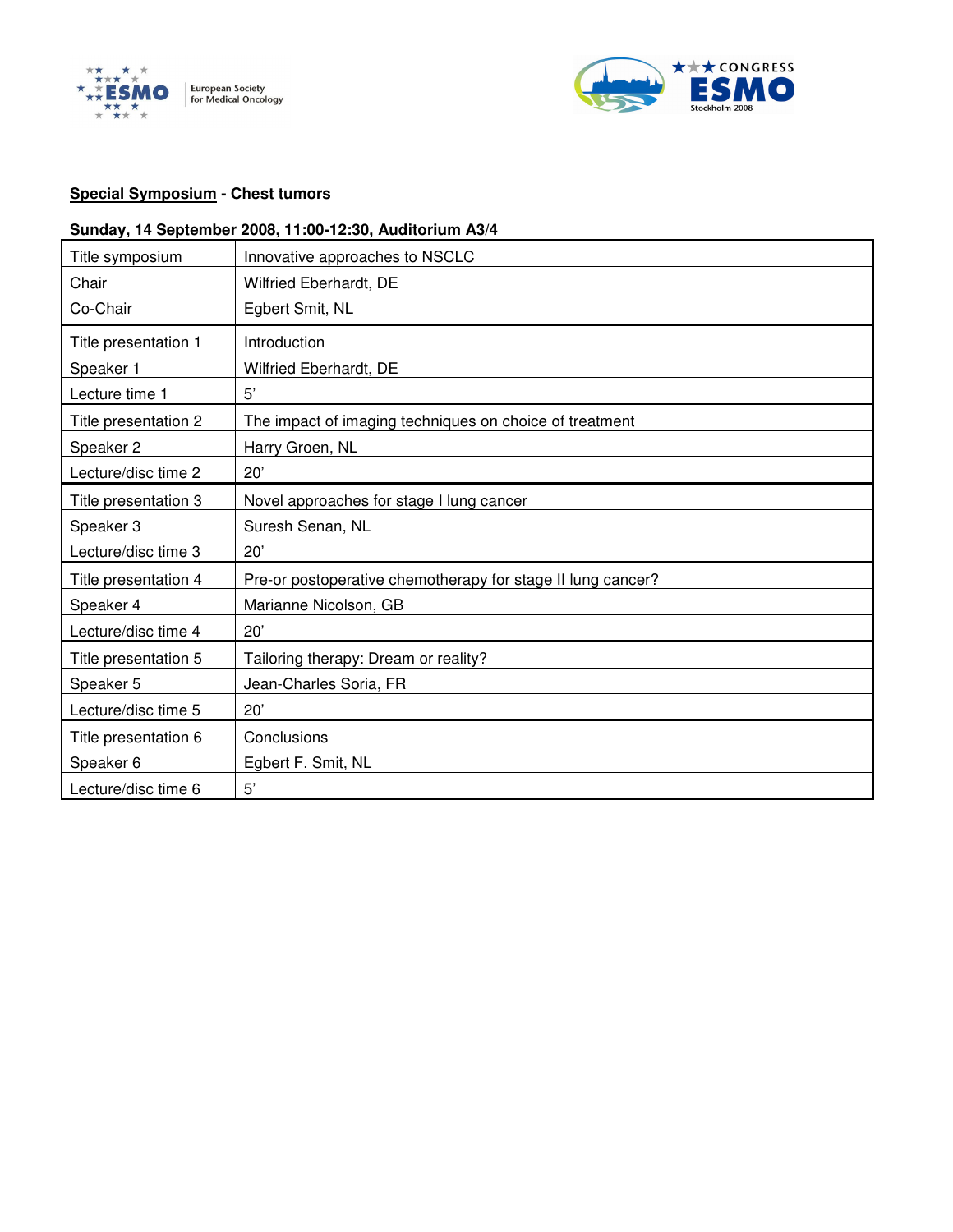



### **Special Symposium - Gynecological cancers**

### **Sunday, 14 September 2008, 11:00-12:30, Auditorium A6**

| Title symposium      | Targeted therapies in ovarian and endometrial cancers                                                      |
|----------------------|------------------------------------------------------------------------------------------------------------|
| Chair                | Jonathan Ledermann, GB                                                                                     |
| Co-Chair             | Cristiana Sessa, CH                                                                                        |
| Title presentation 1 | Introduction                                                                                               |
| Speaker 1            | Jonathan Ledermann, GB                                                                                     |
| Lecture time 1       | 5'                                                                                                         |
| Title presentation 2 | The double standard of hitting the cell                                                                    |
| Speaker 2            | Cristiana Sessa, CH                                                                                        |
| Lecture/disc time 2  | 20'                                                                                                        |
| Title presentation 3 | <b>PARP</b>                                                                                                |
| Speaker 3            | Hilary Calvert, GB                                                                                         |
| Lecture/disc time 3  | 20'                                                                                                        |
| Title presentation 4 | m <sub>T</sub> OR                                                                                          |
| Speaker 4            | Amit Oza, CA                                                                                               |
| Lecture/disc time 4  | 20'                                                                                                        |
| Title presentation 5 | The role of targeted drugs in combination with standard chemotherapy in the treatment of<br>ovarian cancer |
| Speaker 5            | Michael Bookman, US                                                                                        |
| Lecture/disc time 5  | 20'                                                                                                        |
| Title presentation 6 | Conclusions                                                                                                |
| Speaker 6            | Christiana Sessa, CH                                                                                       |
| Lecture/disc time 6  | 5'                                                                                                         |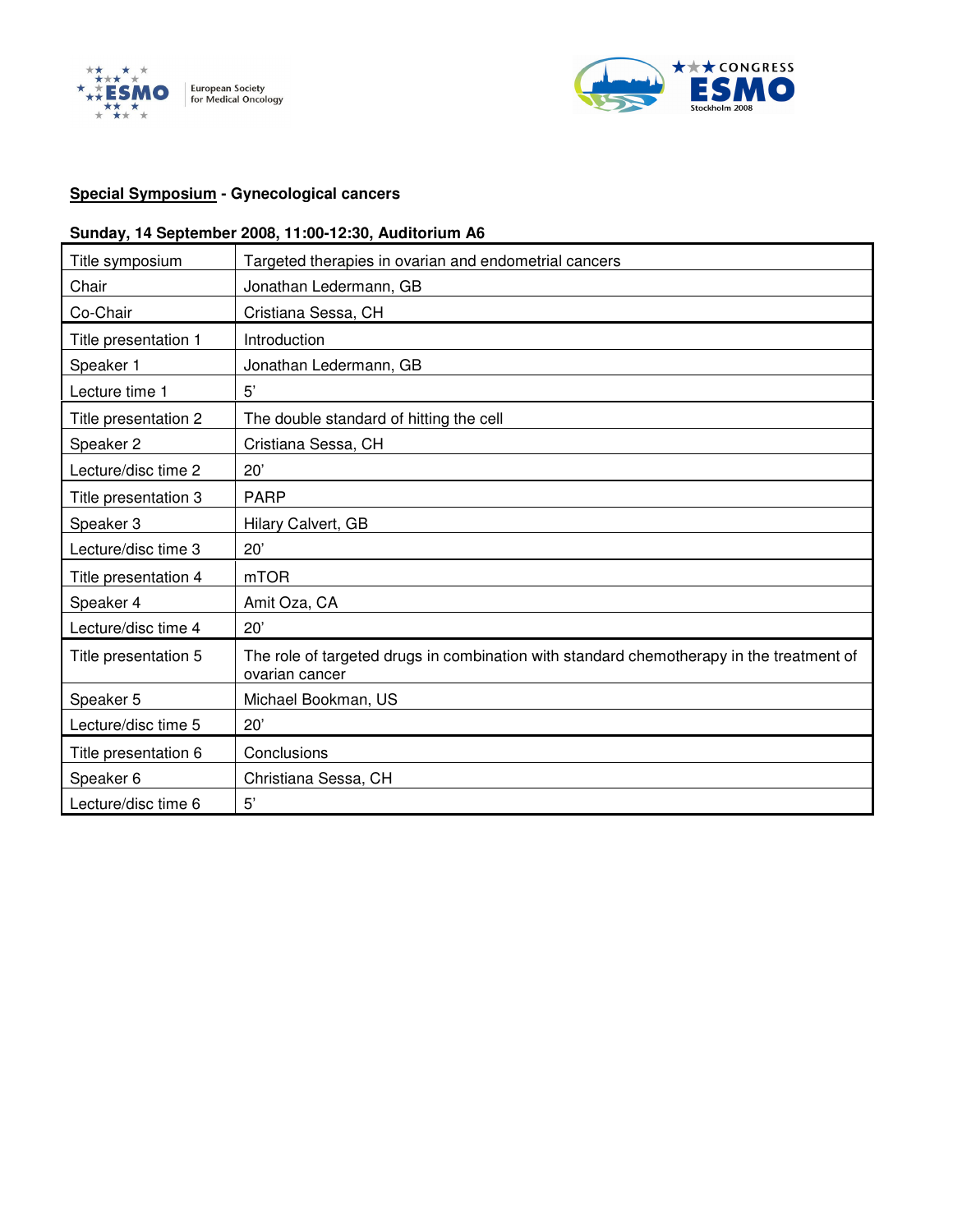



### **Special Symposium - Genitourinary tumors**

### **Sunday, 14 September 2008, 13:45-15:15, Auditorium A3/4**

| Title symposium      | Renal cell cancer: A look to the future           |
|----------------------|---------------------------------------------------|
| Chair                | Cora Sternberg, IT                                |
| Co-Chair             | lan Tannock, CA                                   |
| Title presentation 1 | Introduction                                      |
| Speaker 1            | Cora Sternberg, IT                                |
| Lecture time 1       | 5'                                                |
| Title presentation 2 | VEGF biology and resistance                       |
| Speaker 2            | Jim Brugarolas, US                                |
| Lecture/disc time 2  | 20'                                               |
| Title presentation 3 | m <sub>T</sub> OR                                 |
| Speaker 3            | Gary Hudes, US                                    |
| Lecture/disc time 3  | 20'                                               |
| Title presentation 4 | Ongoing international clinical trials             |
| Speaker 4            | Bernard Escudier, FR                              |
| Lecture/disc time 4  | 20'                                               |
| Title presentation 5 | What are the problems to be solved in the future? |
| Speaker 5            | Martin Gore, GB                                   |
| Lecture/disc time 5  | 20'                                               |
| Title presentation 6 | Conclusions                                       |
| Speaker 6            | lan Tannock, CA                                   |
| Lecture/disc time 6  | 5'                                                |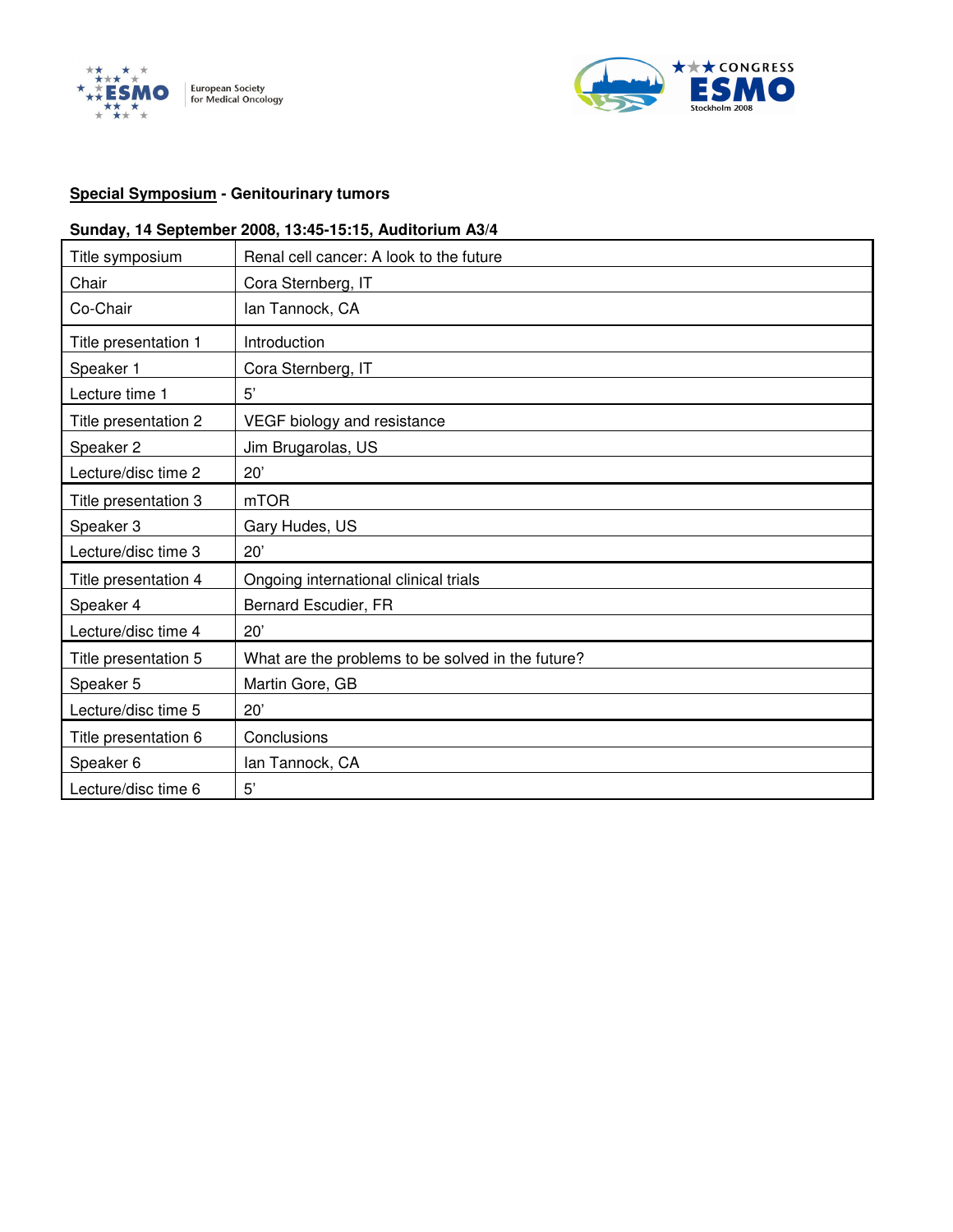



### **Special Symposium - ESMO Developing Countries Task Force / UICC / WHO**

#### **Sunday, 14 September 2008, 14:45-16:15, Auditorium A1**

| Title Symposium:     | The cancer burden in developing countries: The role of prevention             |
|----------------------|-------------------------------------------------------------------------------|
| Chair                | Franco Cavalli, CH                                                            |
| Co-Chair             | Eduardo Cazap, AR                                                             |
| Title presentation 1 | Introduction                                                                  |
| Speaker 1            | Eduardo Cazap, AR                                                             |
| Lecture time 1       | 5'                                                                            |
| Title presentation 2 | Prevention in lung cancer: A vision from India                                |
| Speaker 2            | Purvish Parikh, IN                                                            |
| Lecture time 2       | 20'                                                                           |
| Title presentation 3 | Prevention in breast cancer: Epidemiology and prevention in Arab countries    |
| Speaker 3            | Nagi El Saghir, LB                                                            |
| Lecture/disc time 3  | 20'                                                                           |
| Title presentation 4 | Primary prevention in cervical cancer (including a vision from Latin America) |
| Speaker 4            | Eduardo Cazap, AR                                                             |
| Lecture/disc time 4  | 20'                                                                           |
| Title presentation 5 | The role of government in cancer prevention                                   |
| Speaker 5            | Adamos Adamou, CY                                                             |
| Lecture/disc time 5  | 10'                                                                           |
| Title presentation 6 | GAPAC: the global initiative of WHO against cancer                            |
| Speaker 6            | Andreas Ullrich, CH                                                           |
| Lecture/disc time 6  | 10'                                                                           |
| Title presentation 7 | Conclusions                                                                   |
| Speaker 7            | Franco Cavalli, CH                                                            |
| Lecture/disc time 7  | 5'                                                                            |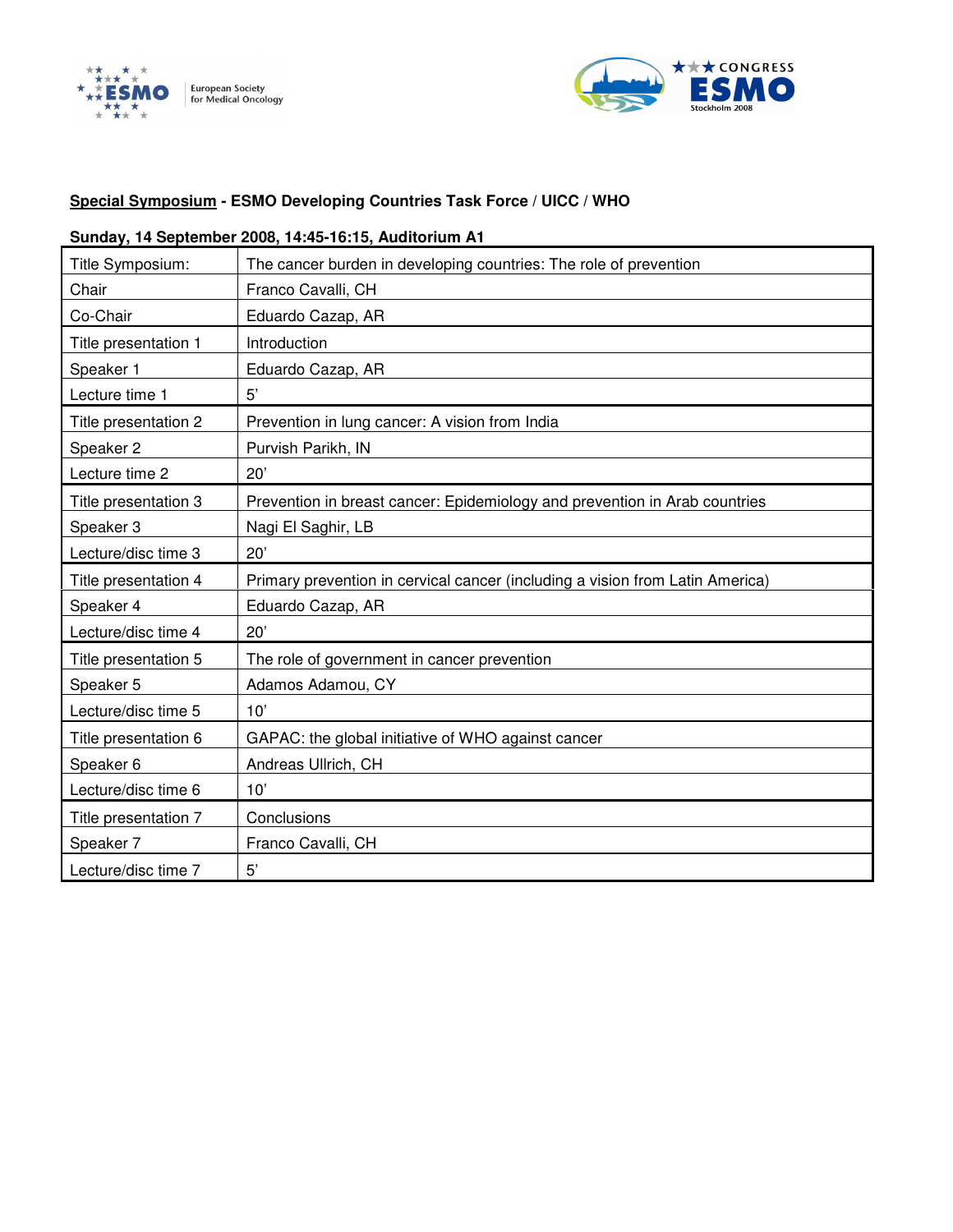



#### **Special Symposium - Head and neck cancer**

### **Sunday, 14 September 2008, 15:30-17:00, Auditorium A6**

| Title symposium      | Head and neck cancer                                                      |
|----------------------|---------------------------------------------------------------------------|
| Chair                | Jean Bourhis, FR                                                          |
| Co-Chair             | Jan Vermorken, BE                                                         |
| Title presentation 1 | Introduction                                                              |
| Speaker 1            | Jan Vermorken, BE                                                         |
| Lecture time 1       | 5'                                                                        |
| Title presentation 2 | Innovative radiotherapy in head and neck cancer: IMRT and image guided RT |
| Speaker 2            | Chris Nutting, GB                                                         |
| Lecture/disc time 2  | 20'                                                                       |
| Title presentation 3 | The optimal use of chemotherapy in a multi-disciplinary approach          |
| Speaker 3            | Marco Merlano, IT                                                         |
| Lecture/disc time 3  | 20'                                                                       |
| Title presentation 4 | How to integrate EGFR targeting in the management of head and neck cancer |
| Speaker 4            | Jan Vermorken, BE                                                         |
| Lecture/disc time 4  | 20'                                                                       |
| Title presentation 5 | Beyond EGFR targeting                                                     |
| Speaker 5            | Kevin Harrington, GB                                                      |
| Lecture/disc time 5  | 20'                                                                       |
| Title presentation 6 | Conclusions                                                               |
| Speaker 6            | Jean Bourhis, FR                                                          |
| Lecture/disc time 6  | 5'                                                                        |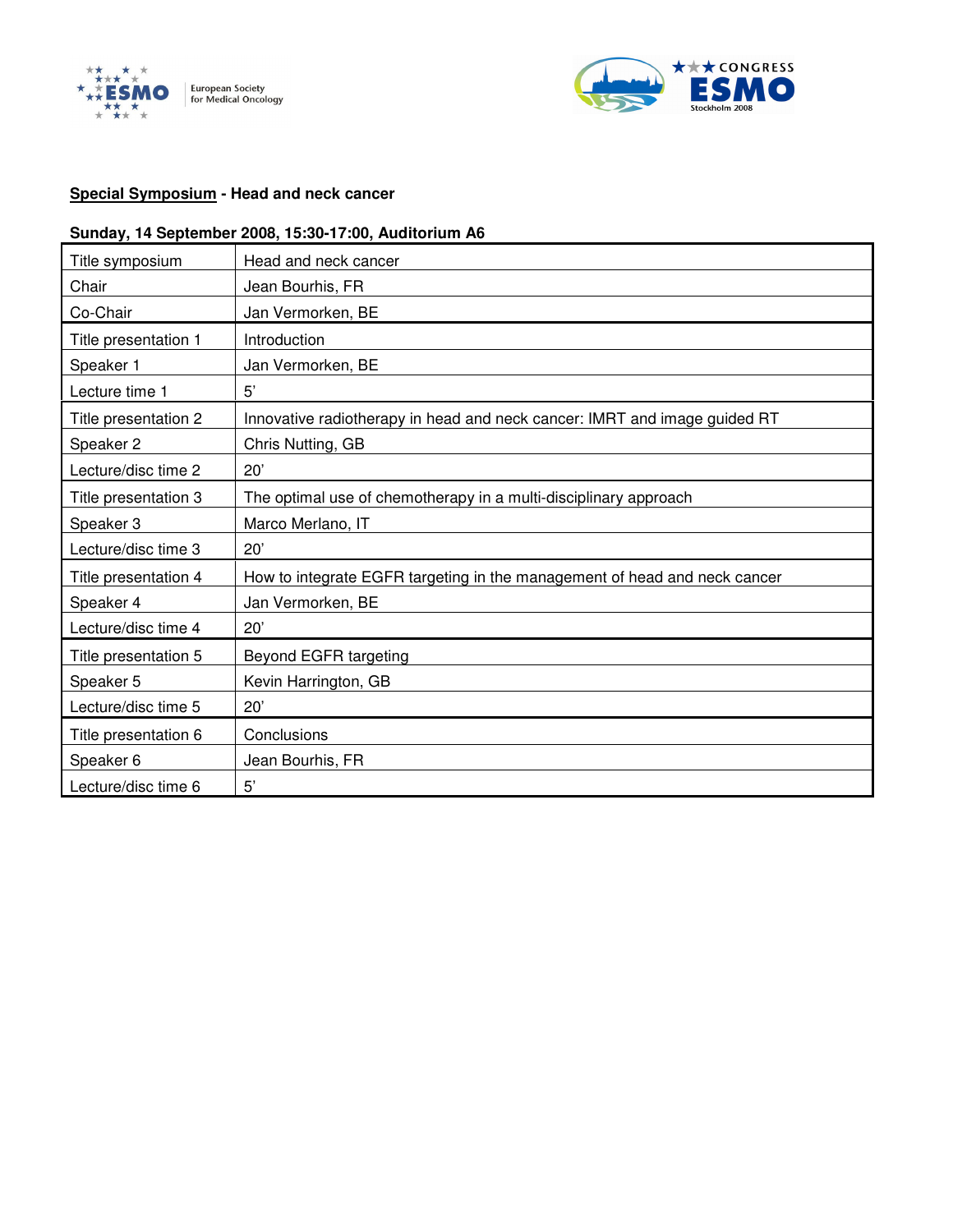



#### **Special symposium - Basic science and translational research**

### **Monday, 15 September 2008, 09:00-10:30, Victoria Hall**

| Title symposium      | Large scale molecular analyses for target discovery: From the bedside to the bench        |
|----------------------|-------------------------------------------------------------------------------------------|
| Chair                | Christoph A. Klein, DE                                                                    |
| Co-Chair             | René Bernards, NL                                                                         |
| Title presentation 1 | Introduction                                                                              |
| Speaker 1            | René Bernards, NL                                                                         |
| Lecture time 1       | 5'                                                                                        |
| Title presentation 2 | Gene expression profile for target discovery                                              |
| Speaker 2            | Lajos Pusztai, US                                                                         |
| Lecture/disc time 2  | 17'                                                                                       |
| Title presentation 3 | MicroRNA in cancer: Will they enable the identification of new targets?                   |
| Speaker 3            | Christos Sotiriou, BE                                                                     |
| Lecture/disc time 3  | 17'                                                                                       |
| Title presentation 4 | SiRNA libraries: Identification of the 'Achille's heel'                                   |
| Speaker 4            | René Bernards, NL                                                                         |
| Lecture/disc time 4  | 17'                                                                                       |
| Title presentation 5 | Identification of disease-specific molecular abnormalities by reverse phase Protein array |
| Speaker 5            | Gordon Mills, US                                                                          |
| Lecture/disc time 5  | 17'                                                                                       |
| Title presentation 5 | Conclusion: Will large scale screening lead to the identification of therapeutic targets? |
| Speaker 5            | Christoph A. Klein, DE                                                                    |
| Lecture/disc time 5  | 17'                                                                                       |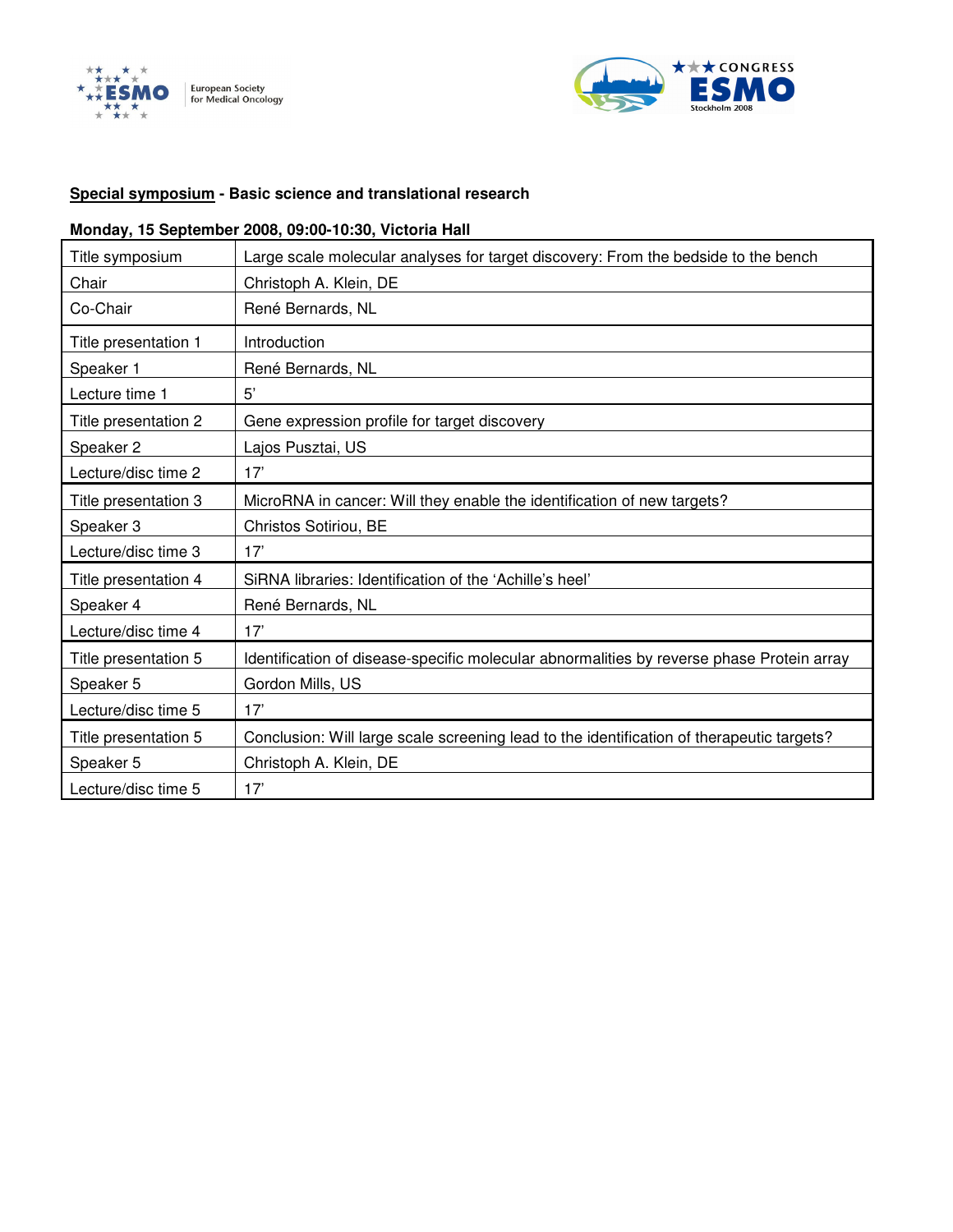



### **Special Symposium - ESMO/ASCO Joint Symposium**

### **Monday 15 September 2008, 10:45-12:15, Auditorium A1**

| Title symposium      | ESMO/ASCO Joint Symposium: Assessing, reporting and managing the safety of<br>oncology drugs |
|----------------------|----------------------------------------------------------------------------------------------|
| Co-Chairs            | José Baselga, ES<br>Richard L. Schilsky, US                                                  |
| Title presentation 1 | Introduction                                                                                 |
| Speaker 1            | José Baselga, ES                                                                             |
| Lecture time 1       | 5'                                                                                           |
| Title presentation 2 | Detecting safety signals: The example of Herceptin cardiac toxicity                          |
| Speaker 2            | Thomas Suter, CH                                                                             |
| Lecture/disc time 2  | 20'                                                                                          |
| Title presentation 3 | Monitoring toxicity on clinical trials: Under or over dosing?                                |
| Speaker 3            | Denis Lacombe, BE                                                                            |
| Lecture/disc time 3  | 20'                                                                                          |
| Title presentation 4 | Global regulatory perspectives on drug safety                                                |
| Speaker 4            | Renzo Canetta, US                                                                            |
| Lecture/disc time 4  | 20'                                                                                          |
| Title presentation 5 | The role of pharmacogenetics in predicting and managing drug toxicity                        |
| Speaker 5            | Mark J. Ratain, US                                                                           |
| Lecture/disc time 5  | 20'                                                                                          |
| Title presentation 6 | Conclusions                                                                                  |
| Speaker 6            | Richard L. Schilsky, US                                                                      |
| Lecture/disc time 6  | 10'                                                                                          |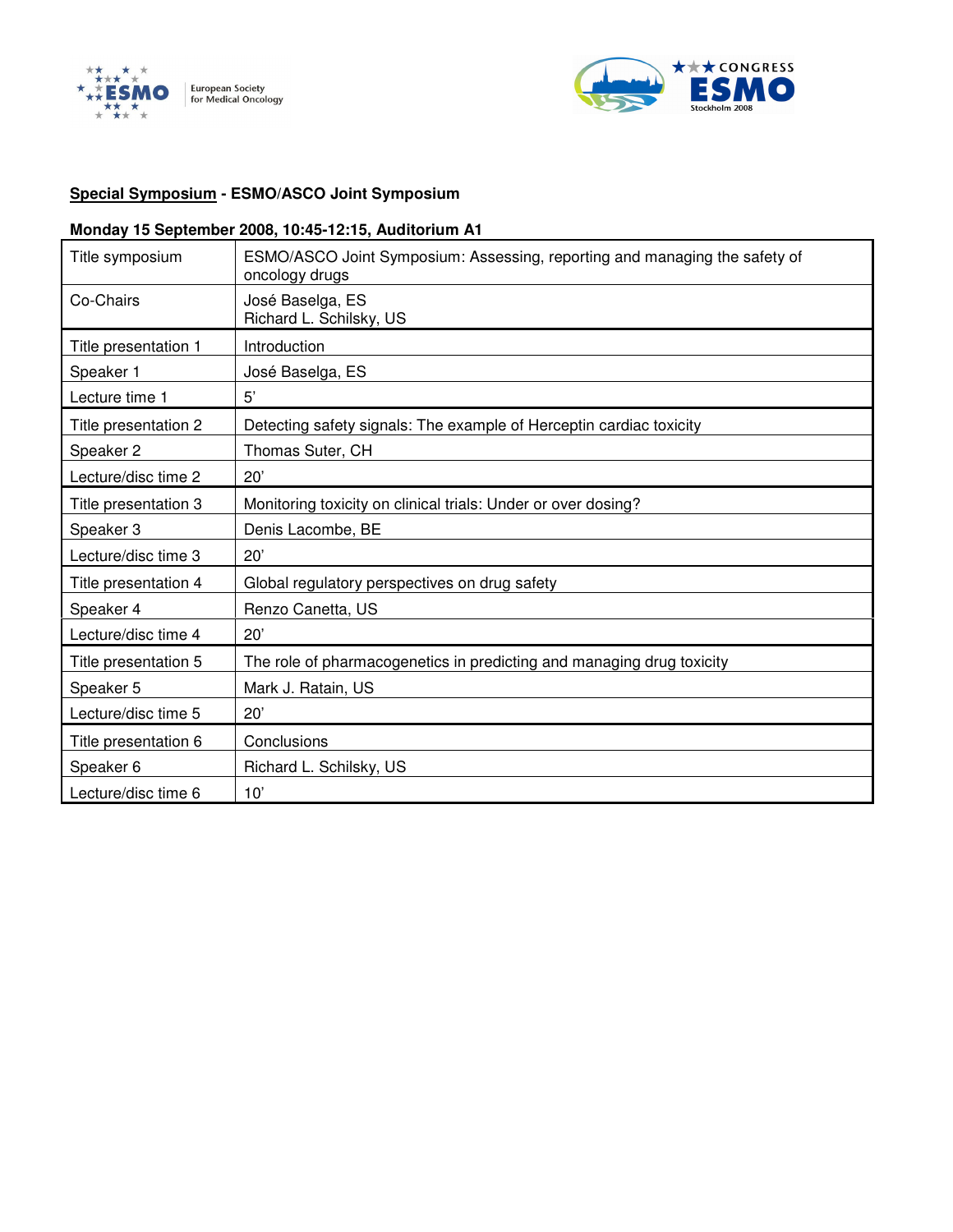



### **Special Symposium – Breast cancer**

# **Monday, 15 September 2008, 10:45-12:15, Auditorium A3/4**

| Title symposium      | Innovation in breast cancer care: selecting the best patient, exploring new treatment<br>targets |
|----------------------|--------------------------------------------------------------------------------------------------|
| Chair                | Martine Piccart, BE                                                                              |
| Co-Chair             | Nadia Harbeck, DE                                                                                |
| Title presentation 1 | Introduction                                                                                     |
| Speaker 1            | Nadia Harbeck, DE                                                                                |
| Lecture time 1       | 5'                                                                                               |
| Title presentation 2 | Breast cancer stem cell as a potential treatment target                                          |
| Speaker 2            | Piero Dalerba, US                                                                                |
| Lecture/disc time 2  | 15'                                                                                              |
| Title presentation 3 | New treatment targets for triple negative breast cancer                                          |
| Speaker 3            | Andrew Tutt, GB                                                                                  |
| Lecture/disc time 3  | 15'                                                                                              |
| Title presentation 4 | Modulation of resistance to anti-Her2 therapies                                                  |
| Speaker 4            | Fatima Cardoso, BE                                                                               |
| Lecture/disc time 4  | 15'                                                                                              |
| Title presentation 5 | Evaluation of predictive markers on circulating tumor cells                                      |
| Speaker 5            | Angelo Di Leo, IT                                                                                |
| Lecture/disc time 5  | 15'                                                                                              |
| Title presentation 6 | ER/PgR and prediction of response to hormonotherapy. Can we do better?                           |
| Speaker 6            | Per Lønning, NO                                                                                  |
| Lecture/disc time 6  | 15'                                                                                              |
| Title presentation 7 | Conclusions                                                                                      |
| Speaker 7            | Martine Piccart, BE                                                                              |
| Lecture time 7       | 10'                                                                                              |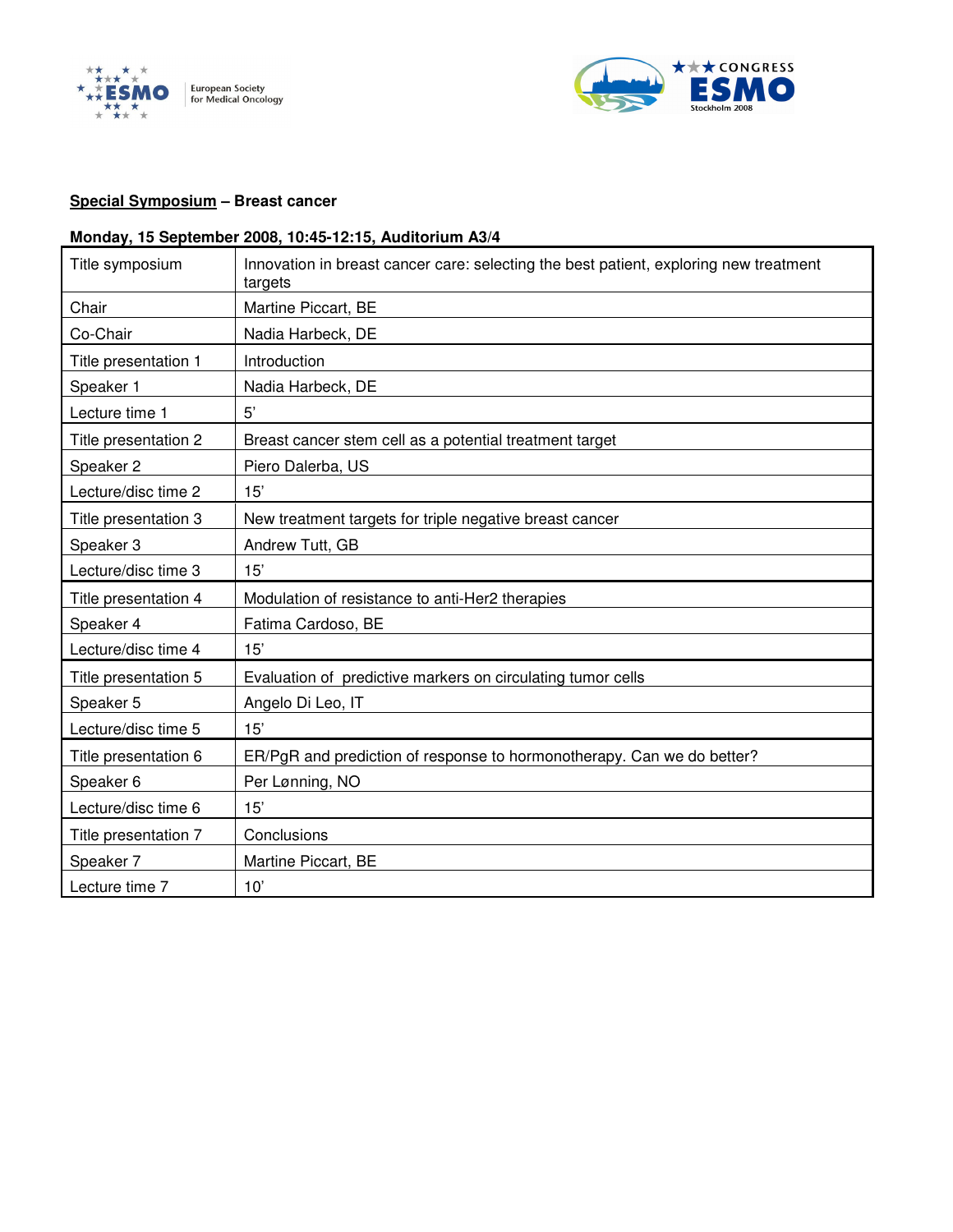



### **Special Symposium - Sarcoma, melanoma and rare tumors**

### **Monday, 15 September 2008, 11:00-12:30, Auditorium A6**

| Title symposium      | Advances in soft tissue sarcoma, GIST and beyond                                         |  |
|----------------------|------------------------------------------------------------------------------------------|--|
| Chair                | Patrick Schöffski, BE                                                                    |  |
| Co-Chair             | A. Paolo Dei Tos, IT                                                                     |  |
| Title presentation 1 | Introduction                                                                             |  |
| Speaker 1            | A. Paolo Dei Tos, IT                                                                     |  |
| Lecture time 1       | 5'                                                                                       |  |
| Title presentation 2 | Molecular biology of sarcomas                                                            |  |
| Speaker 2            | Jean-Michel Coindre, FR                                                                  |  |
| Lecture/disc time 2  | 20'                                                                                      |  |
| Title presentation 3 | GIST – the role of adjuvant therapy and mutational analysis in treatment decision-making |  |
| Speaker 3            | Peter Reichardt, DE                                                                      |  |
| Lecture/disc time 3  | 20'                                                                                      |  |
| Title presentation 4 | Molecularly-targeted therapy of sarcoma                                                  |  |
| Speaker 4            | Jean-Yves Blay, FR                                                                       |  |
| Lecture/disc time 4  | 20'                                                                                      |  |
| Title presentation 4 | Open issues in state-of-the-art of soft tissue sarcoma medical therapy                   |  |
| Speaker 4            | Paolo Casali, IT                                                                         |  |
| Lecture/disc time 4  | 20'                                                                                      |  |
| Title presentation 6 | Conclusions                                                                              |  |
| Speaker 6            | Patrick Schöffski, BE                                                                    |  |
| Lecture/disc time 6  | 5'                                                                                       |  |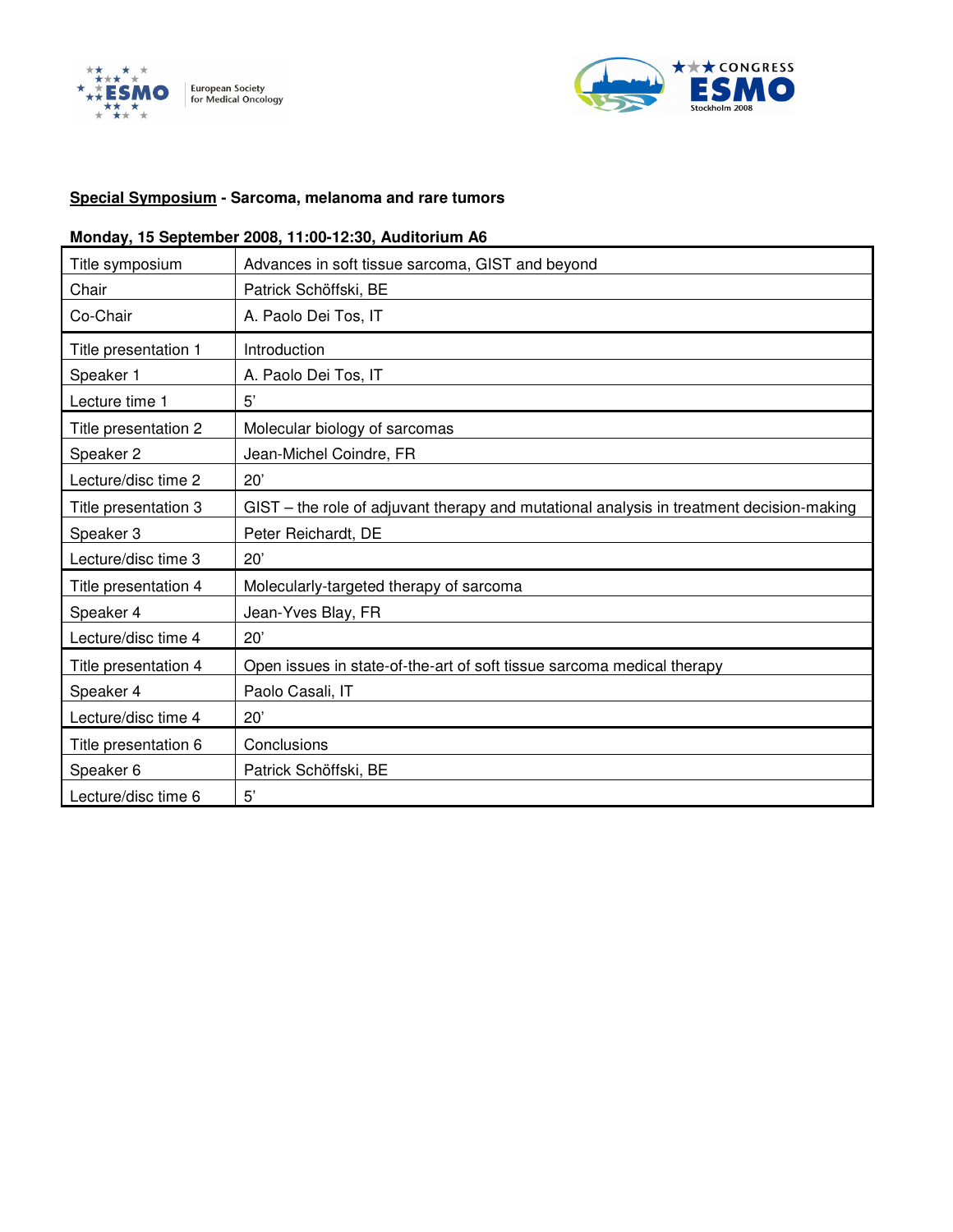



### **Special Symposium - Gastrointestinal tumors**

### **Monday, 15 September 2008, 13:45-15:15, Auditorium A3/4**

| Title symposium      | Optimal integration of newer agents in the treatment of advanced colorectal cancer |
|----------------------|------------------------------------------------------------------------------------|
| Chair                | Udo Vanhoefer, DE                                                                  |
| Co-Chair             | Jim Cassidy, GB                                                                    |
| Title presentation 1 | Introduction                                                                       |
| Speaker 1            | Jim Cassidy, GB                                                                    |
| Lecture time 1       | 10'                                                                                |
| Title presentation 2 | State-of-the-art strategies in first line treatment                                |
| Speaker 2            | Alberto Sobrero, IT                                                                |
| Lecture/disc time 2  | 15'                                                                                |
| Title presentation 3 | Standard and innovative approaches to salvage treatment                            |
| Speaker 3            | Josep Tabernero, ES                                                                |
| Lecture/disc time 3  | 15'                                                                                |
| Title presentation 4 | Optimal strategy to increase the resectability of liver/lung metastases            |
| Speaker 4            | Alfredo Falcone, IT                                                                |
| Lecture/disc time 4  | 15'                                                                                |
| Title presentation 5 | Optimal treatment duration                                                         |
| Speaker 5            | Hans Joachim Schmoll, DE                                                           |
| Lecture/disc time 5  | 15'                                                                                |
| Title presentation 6 | The contribution of genomic and pharmacogenetic markers for treatment decision     |
| Speaker 6            | Patrick Johnston, GB                                                               |
| Lecture/disc time 6  | 15'                                                                                |
| Title presentation 7 | Conclusions                                                                        |
| Speaker 7            | Udo Vanhoefer, DE                                                                  |
| Lecture time 7       | 5'                                                                                 |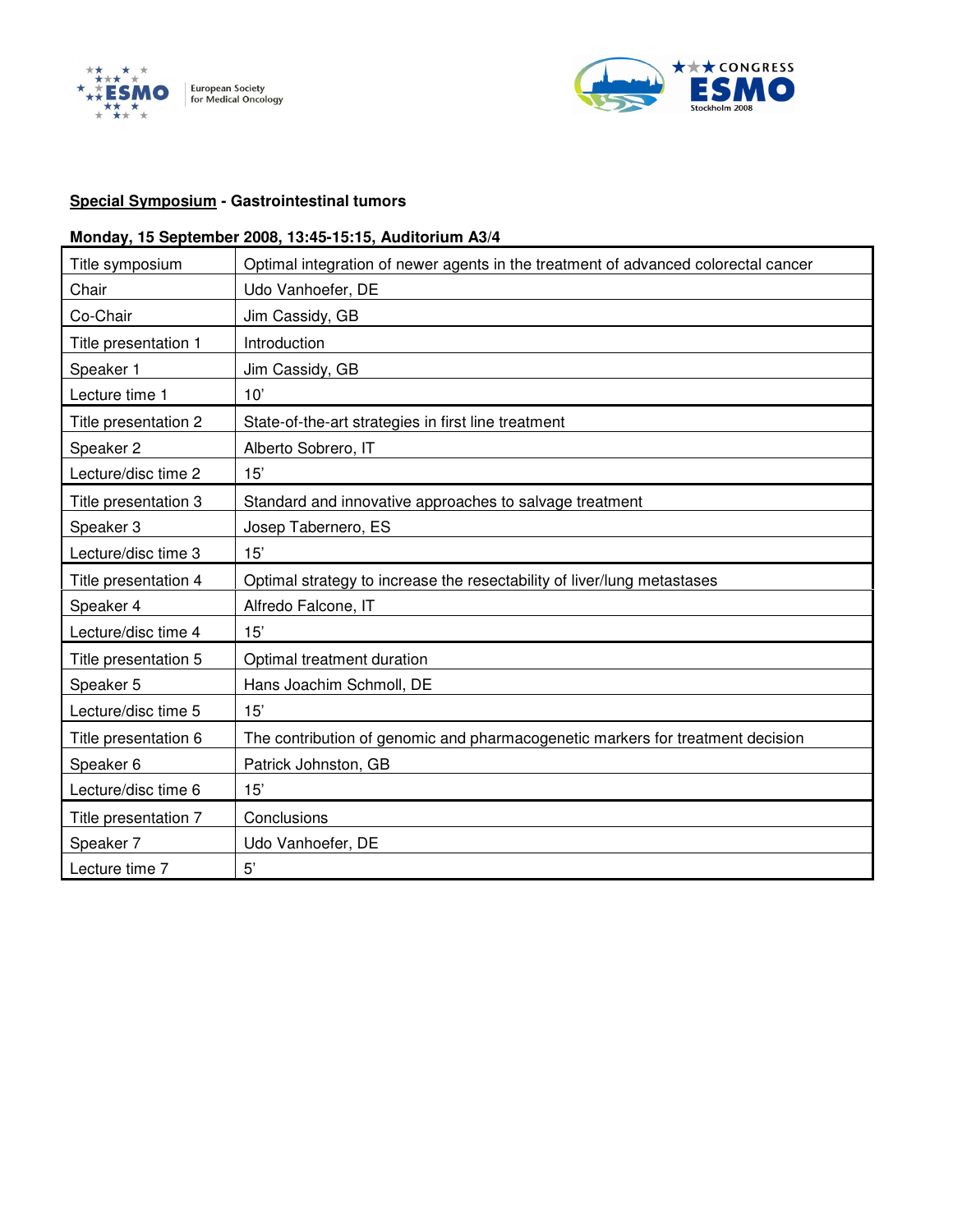



### **Special Symposium - Hematological malignancies and myeloma**

### **Monday, 15 September 2008, 15:30-17:00, Victoria Hall**

| Title symposium      | What is the role of high dose therapy and allografting stemcell transplantation for<br>hematological malignancies in the era of "-nibs" and "-mabs". |
|----------------------|------------------------------------------------------------------------------------------------------------------------------------------------------|
| Chair                | Harry Schouten, NL                                                                                                                                   |
| Co-Chair             | Magnus Björkholm, SE                                                                                                                                 |
| Title presentation 1 | Introduction                                                                                                                                         |
| Speaker 1            | Harry Schouten, NL                                                                                                                                   |
| Lecture time 1       | 5'                                                                                                                                                   |
| Title presentation 2 | Chronic myeloid leukemia                                                                                                                             |
| Speaker 2            | Jane Apperley, GB                                                                                                                                    |
| Lecture/disc time 2  | 25'                                                                                                                                                  |
| Title presentation 3 | High grade lymphoma                                                                                                                                  |
| Speaker 3            | Bertrand Coiffier, FR                                                                                                                                |
| Lecture/disc time 3  | 25'                                                                                                                                                  |
| Title presentation 4 | Low grade lymphoma                                                                                                                                   |
| Speaker 4            | Armando Lopez Guillermo, ES                                                                                                                          |
| Lecture/disc time 4  | 25'                                                                                                                                                  |
| Title presentation 7 | Conclusions                                                                                                                                          |
| Speaker 7            | Magnus Björkholm, SE                                                                                                                                 |
| Lecture/disc time 7  | 10'                                                                                                                                                  |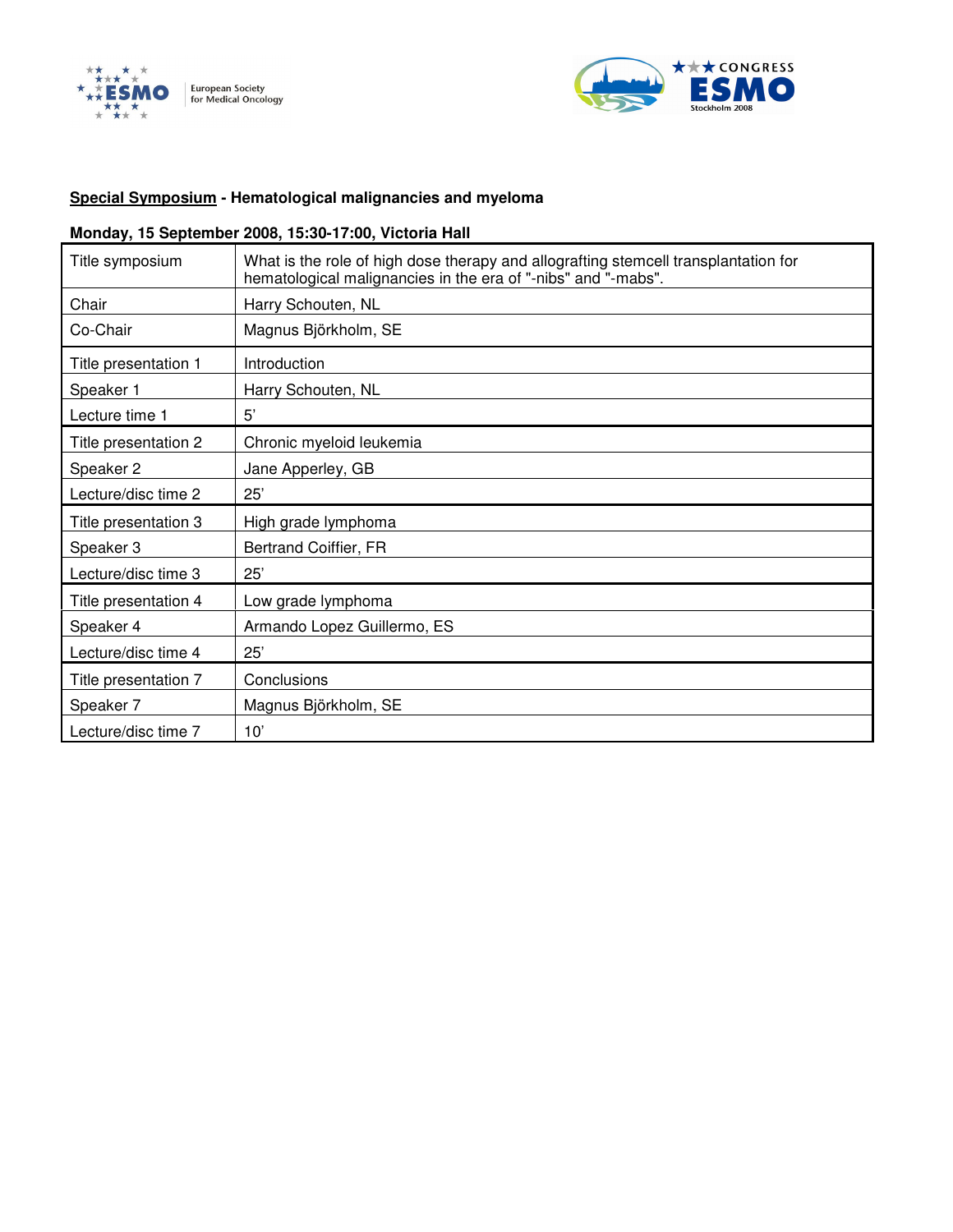



#### **Special Symposium - Developmental therapeutics**

### **Monday, 15 September 2008, 15:30-17:00, Auditorium A3/4**

| Title symposium      | Emerging new targeted drugs |
|----------------------|-----------------------------|
| Chair                | Chris Twelves, GB           |
| Co-Chair             | Jean-Pierre Armand, FR      |
| Title presentation 1 | Introduction                |
| Speaker 1            | Chris Twelves, GB           |
| Lecture time 1       | 5'                          |
| Title presentation 1 | IGF-1 receptor inhibitors   |
| Speaker 1            | Michael Pollak, CA          |
| Lecture/disc time 4  | 20'                         |
| Title presentation 2 | PI3 kinase pathways         |
| Speaker 3            | Bart Vanhaesebroeck, GB     |
| Lecture/disc time 3  | 20'                         |
| Title presentation 3 | <b>PARP</b> inhibitors      |
| Speaker 5            | Andrew Tutt, GB             |
| Lecture/disc time 5  | 20'                         |
| Title presentation 4 | Met inhibitors              |
| Speaker <sub>2</sub> | Paolo Comoglio, IT          |
| Lecture/disc time 2  | 20'                         |
| Title presentation 5 | Conclusions                 |
| Speaker 5            | Jean-Pierre Armand, FR      |
| Lecture/disc time 5  | 5'                          |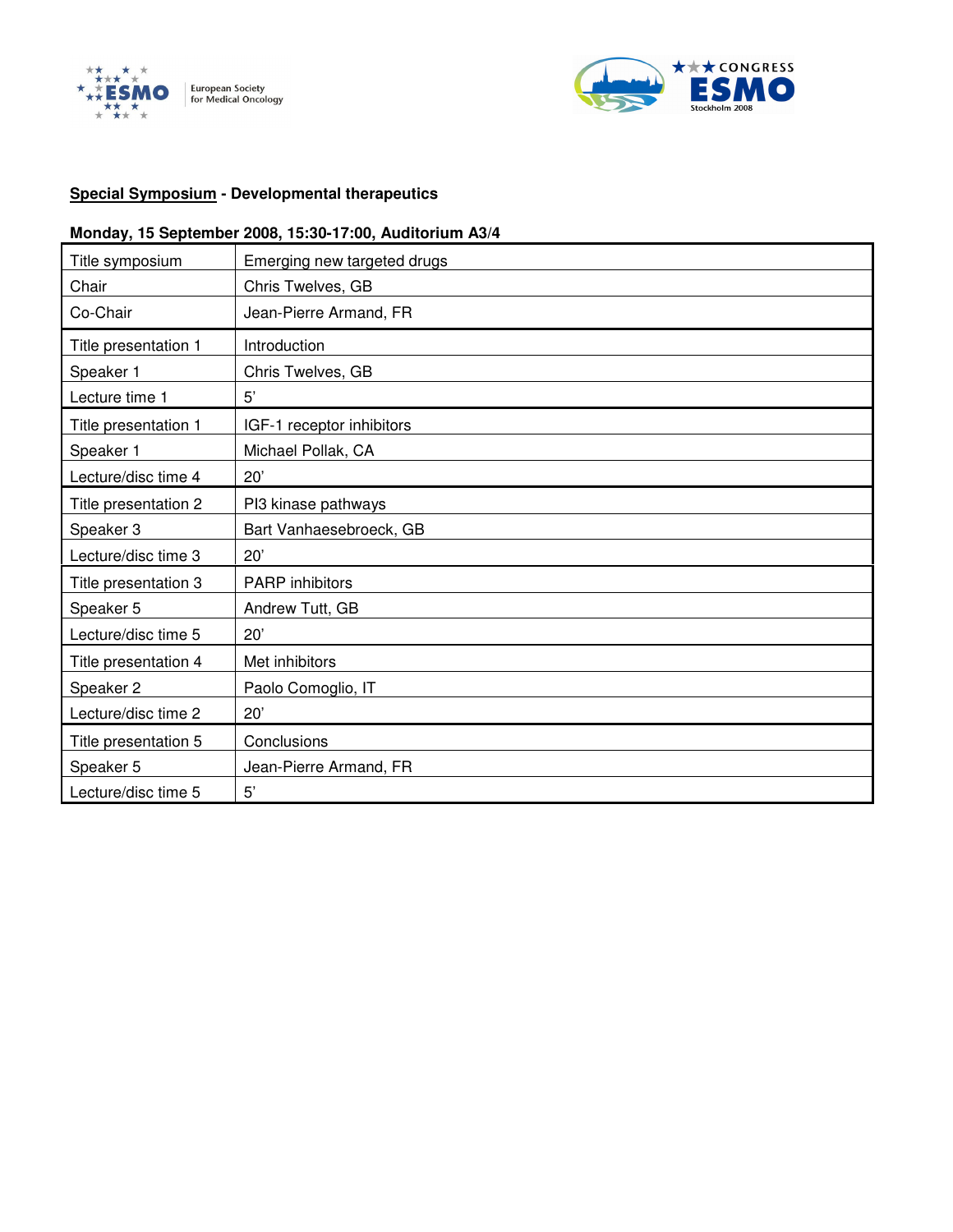



### **Special symposium**

### **Tuesday, 16 September 2008, 09:15-10:45, Auditorium A6**

| Title symposium      | Emerging therapies for orphan tumors |
|----------------------|--------------------------------------|
| Chair                | Ahmad Awada, BE                      |
| Co-Chair             | Patrick Schöffski, BE                |
| Title presentation 1 | Introduction                         |
| Speaker 1            | Ahmad Awada, BE                      |
| Lecture time 1       | 5'                                   |
| Title presentation 2 | Papillary renal cancer               |
| Speaker 2            | Patricia Lorusso, US                 |
| Lecture/disc time 2  | 15'                                  |
| Title presentation 3 | Thyroid cancer                       |
| Speaker 3            | Wieland Voigt, DE                    |
| Lecture/disc time 3  | 15'                                  |
| Title presentation 4 | Hepatocellular carcinoma             |
| Speaker 4            | Jordi Bruix, ES                      |
| Lecture/disc time 4  | 15'                                  |
| Title presentation 5 | Neuroendocrine tumors                |
| Speaker 5            | Eric van Cutsem, BE                  |
| Lecture/disc time 5  | 15'                                  |
| Title presentation 6 | Conclusions                          |
| Speaker 6            | Patrick Schöffski, BE                |
| Lecture/disc time 6  | 10'                                  |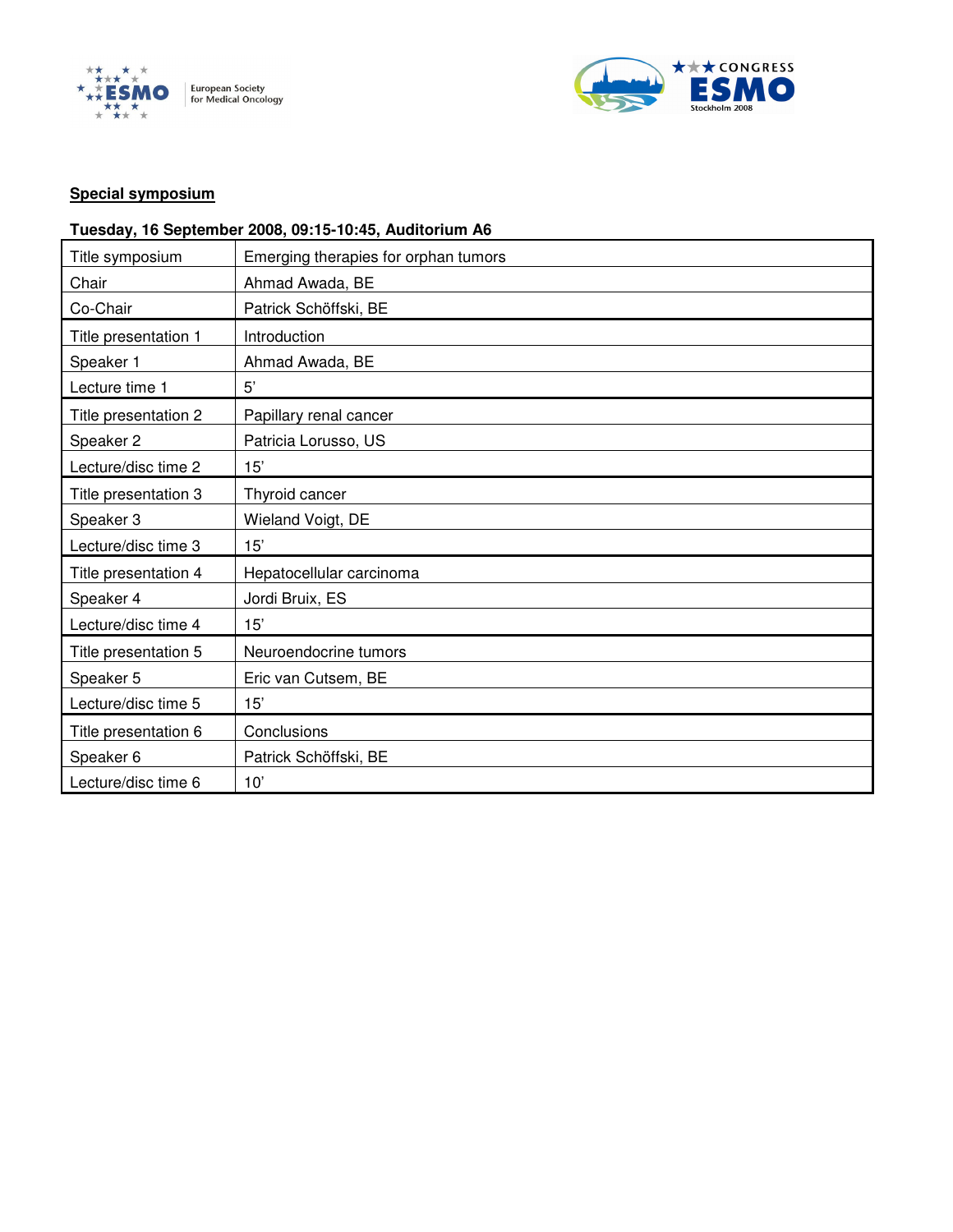



### **Special Symposium - ESMO/JSMO Joint Symposium**

### **Tuesday, 16 September, 11.15-12.45, Auditorium A3/4**

| Title symposium      | ESMO/JSMO Joint Symposium: Adenocarcinoma of the lung                         |
|----------------------|-------------------------------------------------------------------------------|
| Co-Chair ESMO        | Paris A. Kosmidis, GR                                                         |
| Co-Chair JSMO        | Nagahiro Saijo, JP                                                            |
| Title presentation 1 | Introduction: Overview of state-of-the-art of lung cancer mutation resistance |
| Speaker 1            | Nagahiro Saijo, JP                                                            |
| Lecture time 1       | 5'                                                                            |
| Title presentation 2 | Mechanisms of resistance to EGRF agents                                       |
| Speaker 2            | Sam Murray, GR                                                                |
| Lecture/disc time 2  | 20'                                                                           |
| Title presentation 3 | Signatures of metastatic behavior in lung adenocarcinoma                      |
| Speaker 3            | Federico Cappuzzo, IT                                                         |
| Lecture/disc time 3  | 20'                                                                           |
| Title presentation 4 | Personalized cancer therapies for non-EGFR receptor dependent tumors          |
| Speaker 4            | Rafael Rosell, ES                                                             |
| Lecture/disc time 4  | 20'                                                                           |
| Title presentation 5 | Management of elderly patients with lung cancer                               |
| Speaker 5            | Tomohide Tamura, JP                                                           |
| Lecture/disc time 5  | 20'                                                                           |
| Title presentation 7 | Conclusions                                                                   |
| Speaker 7            | Paris A. Kosmidis, GR                                                         |
| Lecture/disc time 7  | 5'                                                                            |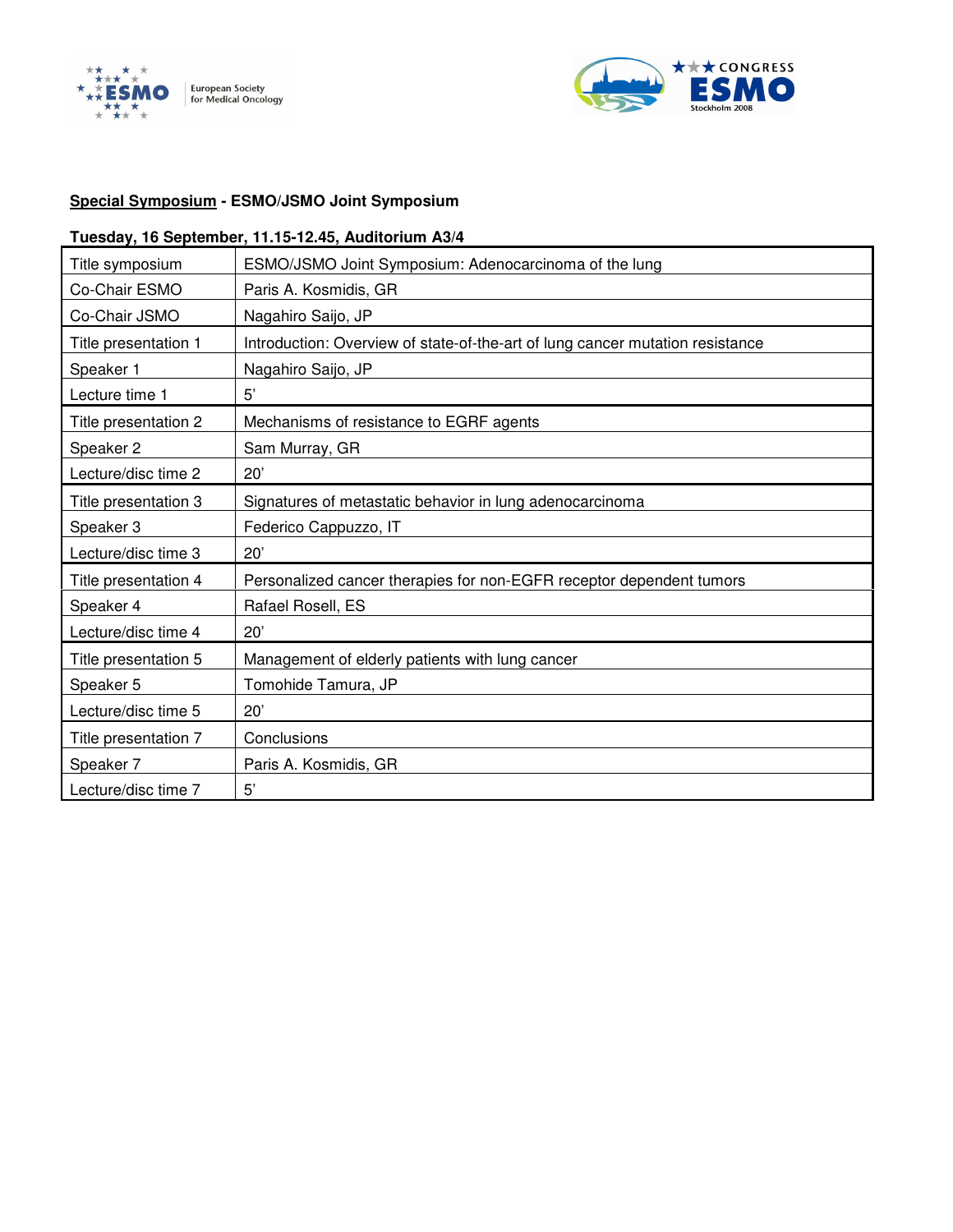



### **Special Symposium - Palliative and supportive**

### **Tuesday, 16 September 2008, 11:15-12:45, Auditorium A6**

| Title symposium      | Communication skills in advanced cancer care                                  |
|----------------------|-------------------------------------------------------------------------------|
| Chair                | Dirk Schrijvers, BE                                                           |
| Co-Chair             | Florian Strasser, CH                                                          |
| Title presentation 1 | Introduction                                                                  |
| Speaker 1            | Dirk Schrijvers, BE                                                           |
| Lecture time 1       | 5'                                                                            |
| Title presentation 2 | Communication basic concepts applicable in advanced cancer care               |
| Speaker 2            | Walter F. Baile, US                                                           |
| Lecture/disc time 2  | 20'                                                                           |
| Title presentation 3 | Key communication skills                                                      |
| Speaker 3            | Lesley Fallowfield, GB                                                        |
| Lecture/disc time 3  | 20'                                                                           |
| Title presentation 4 | Scientific evidence of effective communication interventions                  |
| Speaker 4            | Friedrich Stiefel, CH                                                         |
| Lecture/disc time 4  | 20'                                                                           |
| Title presentation 5 | The use of communication skills: Lessons derived from microanalytical studies |
| Speaker 5            | Darius Razavi, BE                                                             |
| Lecture/disc time 5  | 20'                                                                           |
| Title presentation 6 | Conclusions                                                                   |
| Speaker 6            | Florian Strasser, CH                                                          |
| Lecture/disc time 6  | 5'                                                                            |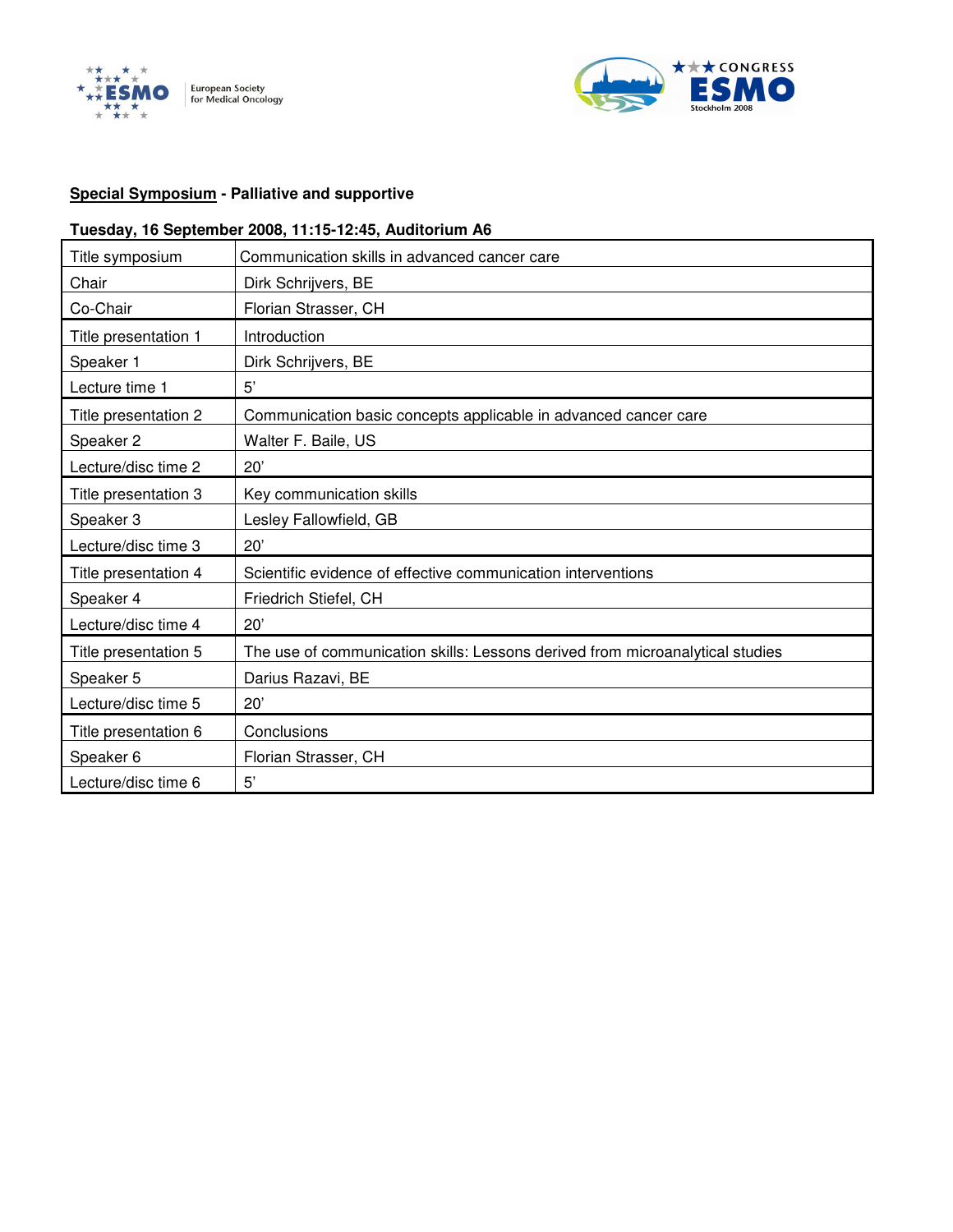



#### **Controversy session – Colorectal cancer**

#### **Sunday, 14 September 2008, 09:15-10:15, Auditorium A1**

| Title controversy | Upfront sequential versus combination chemotherapy in advanced CRC |
|-------------------|--------------------------------------------------------------------|
| Moderator         | Eric Van Cutsem, BE                                                |
| Lecture/disc time | 10'                                                                |
| Pro speaker       | Cornelis Punt, NL                                                  |
| Lecture/disc time | 20'                                                                |
| Contra speaker    | Aimery De Gramont, FR                                              |
| Lecture/disc time | 20'                                                                |
| Moderator         | Eric Van Cutsem, BE                                                |
| Lecture/disc time | 10'                                                                |

#### **Controversy session – Basic science**

### **Sunday, 14 September 2008, 13:30-14:30, Auditorium A1**

| Title controversy   | Are unplanned analyses of molecular studies harmful? |
|---------------------|------------------------------------------------------|
| Moderator           | Fabrice André, FR                                    |
| Lecture/disc time   | 10'                                                  |
| Pro speaker (Yes)   | Stefan Michiels, FR                                  |
| Lecture/disc time   | 20'                                                  |
| Contra speaker (No) | Alessandra Gennari, IT                               |
| Lecture/disc time   | 20'                                                  |
| Moderator           | Fabrice André, FR                                    |
| Lecture/disc time   | 20'                                                  |

#### **Controversy session – Palliative care**

#### **Sunday, 14 September 2008, 16:30-17:30, Auditorium A1**

| Title controversy | Should all cancer patients receive prophylactically antithrombotic therapy? |
|-------------------|-----------------------------------------------------------------------------|
| Moderator         | Roberto Labianca, IT                                                        |
| Lecture/disc time | 10'                                                                         |
| Pro speaker       | Hans-Martin Otten, NL                                                       |
| Lecture/disc time | $20^{\circ}$                                                                |
| Contra speaker    | Ajay Kakkar, GB                                                             |
| Lecture/disc time | $20^{\circ}$                                                                |
| Moderator         | Roberto Labianca, IT                                                        |
| Lecture/disc time | $10^{\circ}$                                                                |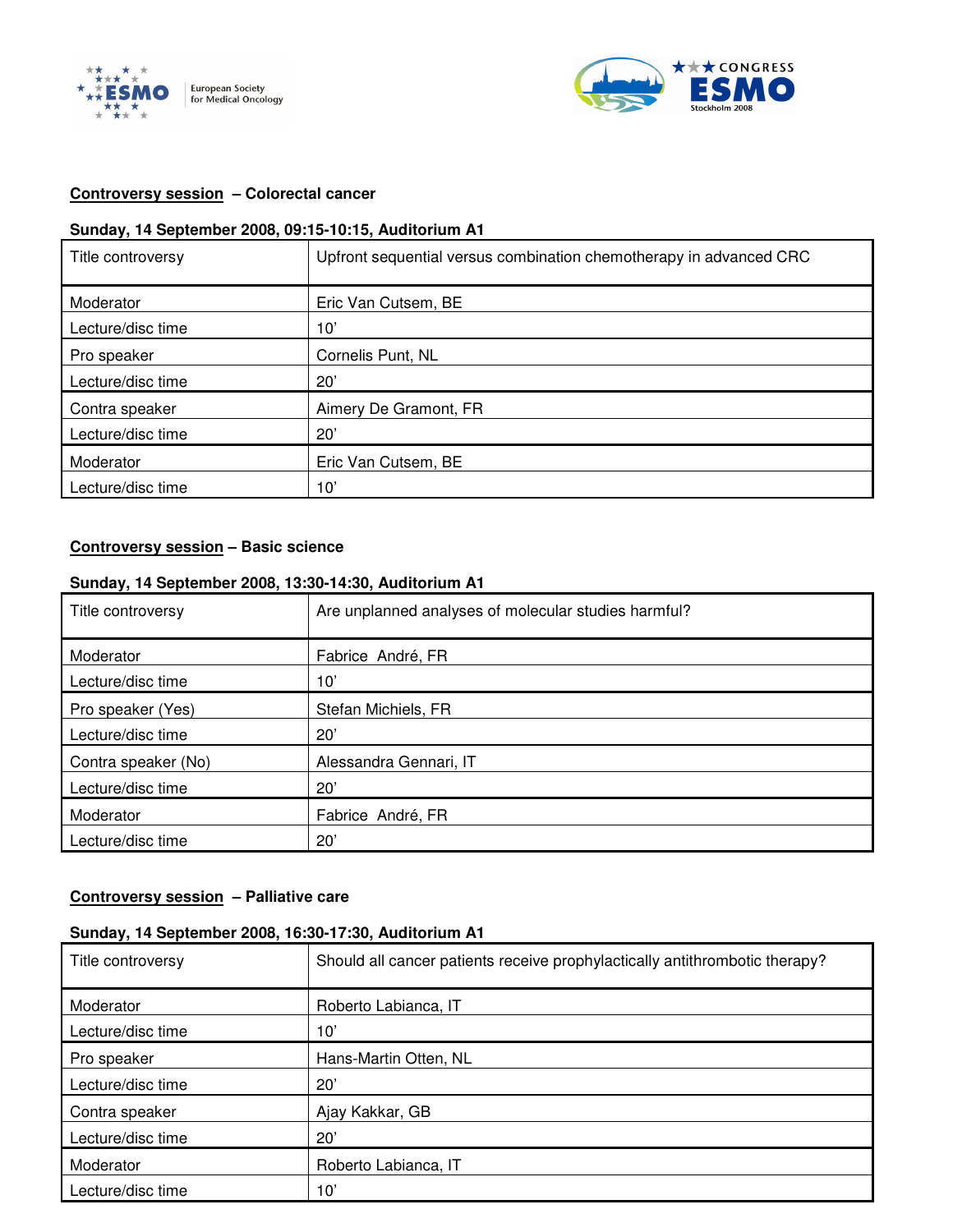



#### **Controversy session – Breast cancer**

### **Monday, 15 September 2008, 09:15-10:15, Auditorium A1**

| Title controversy | Trastuzumab in the adjuvant setting: Is combination with chemotherapy better<br>than sequential treatment? |
|-------------------|------------------------------------------------------------------------------------------------------------|
| Moderator         | Michael Untch, DE                                                                                          |
| Lecture/disc time | 10'                                                                                                        |
| Pro speaker       | John Crown, IE                                                                                             |
| Lecture/disc time | 20'                                                                                                        |
| Contra speaker    | lan Smith, GB                                                                                              |
| Lecture/disc time | 20'                                                                                                        |
| Moderator         | Michael Untch, DE                                                                                          |
| Lecture/disc time | 10'                                                                                                        |

#### **Controversy session - Sarcoma**

#### **Tuesday, 16 September 2008, 09:15-10:15, Auditorium A1**

| Title controversy | Hyperthermia has been shown to improve local control of soft tissue sarcomas:<br>Should this now be standard therapy? |
|-------------------|-----------------------------------------------------------------------------------------------------------------------|
| Moderator         | Alessandro Gronchi, IT                                                                                                |
| Lecture/disc time | 10'                                                                                                                   |
| Pro speaker       | Rolf Issels, DE                                                                                                       |
| Lecture/disc time | 20'                                                                                                                   |
| Contra speaker    | Martin Robinson, GB                                                                                                   |
| Lecture/disc time | 20'                                                                                                                   |
| Moderator         | Alessandro Gronchi, IT                                                                                                |
| Lecture/disc time | 10'                                                                                                                   |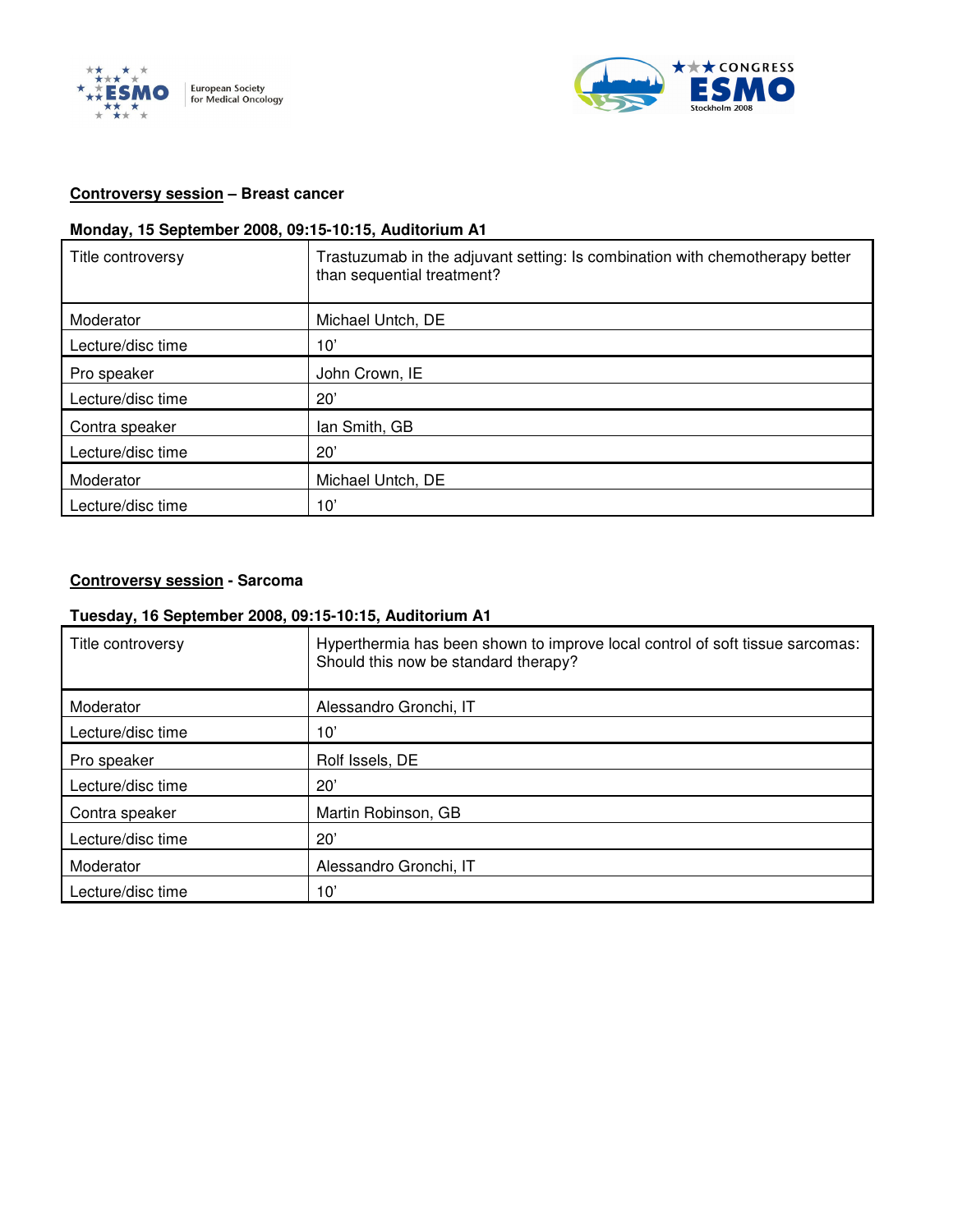



#### **Patient cases – open sessions**

#### **Saturday, 13 September 2008, 08:00-09:00, Auditorium K1**

| Topic                                                       | Ovarian and endometrial cancer: Challenge the experts and your peers with<br>difficult cases! |
|-------------------------------------------------------------|-----------------------------------------------------------------------------------------------|
| Moderator (plus 'panel' of other<br>speakers in this topic) | Gunnar Kristensen, NO plus ovarian / endometrial speakers                                     |

#### **Sunday, 14 September 2008, 08:00-09:00, Auditorium K1**

| Topic                                                       | Treatment of localized prostate cancer: Challenge the experts and your peers<br>with difficult cases! |
|-------------------------------------------------------------|-------------------------------------------------------------------------------------------------------|
| Moderator (plus 'panel' of other<br>speakers in this topic) | Hein Van Poppel, BE plus prostate speakers                                                            |

#### **Monday, 15 September 2008, 08:00-09:00, Auditorium K1**

| Topic                                                       | Locoregional relapses from BC: Challenge the experts and your peers with<br>difficult cases! |
|-------------------------------------------------------------|----------------------------------------------------------------------------------------------|
| Moderator (plus 'panel' of other<br>speakers in this topic) | Jonas Bergh, SE plus breast speakers                                                         |

#### **Tuesday, 16 September 2008, 08:00-09:00, Auditorium K1**

| Topic                                                       | Treatment of extensive stage SCLC: Challenge the experts and your peers<br>with difficult cases! |
|-------------------------------------------------------------|--------------------------------------------------------------------------------------------------|
| Moderator (plus 'panel' of other<br>speakers in this topic) | Pieter Postmus, NL plus lung speakers                                                            |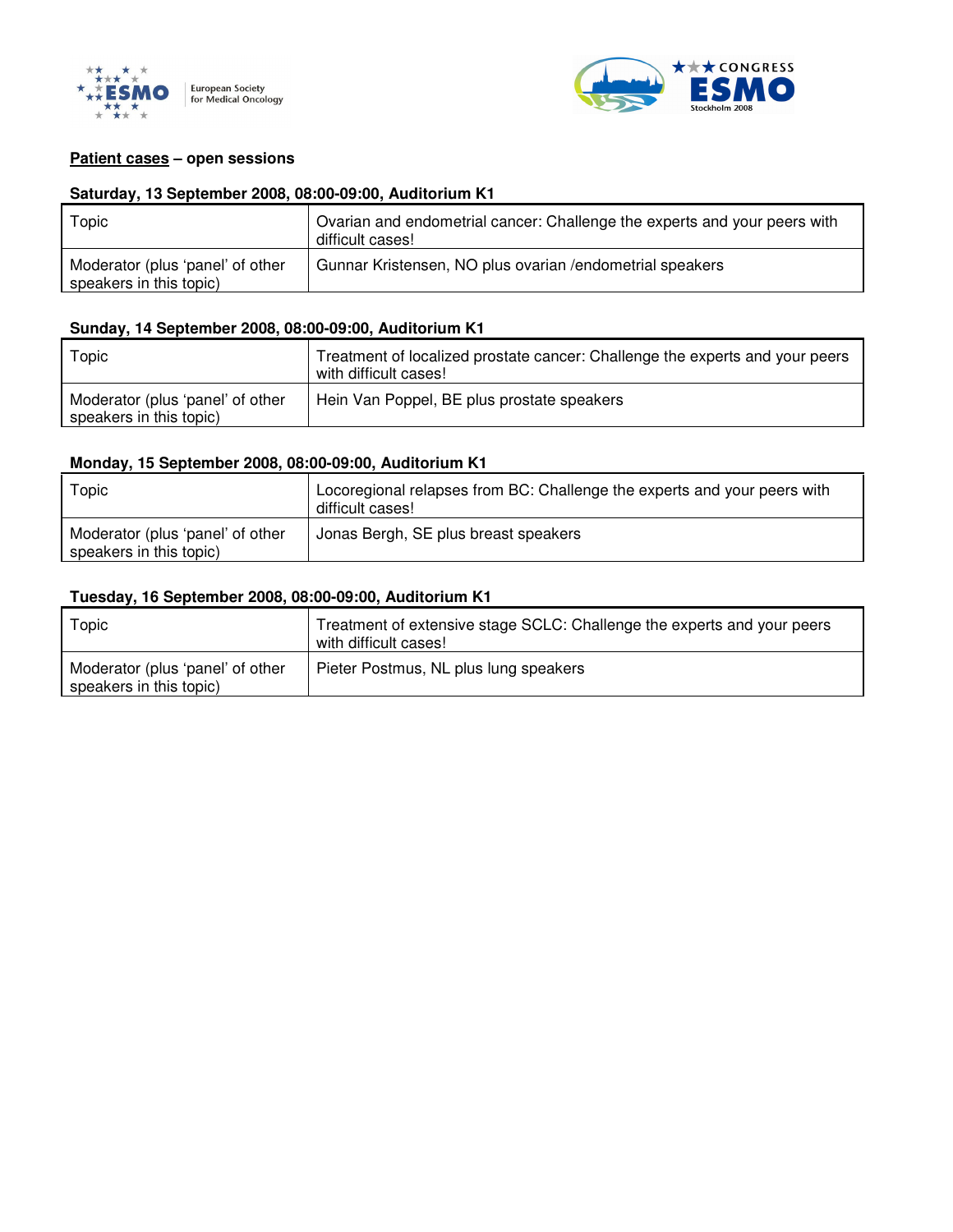



#### **Patient cases – Organized sessions**

#### **Saturday, 13 September 2008, 08:00-09:00, Auditorium A6**

| $\tau$ opic              | Second line treatment in NSCLC         |
|--------------------------|----------------------------------------|
| Co-Chairs (and speakers) | Panos Fidias, US and Nick Thatcher, GB |

#### **Sunday, 14 September 2008, 08:00-09:00, Auditorium A6**

| Topic                    | Breast cancer during pregnancy: What to do |
|--------------------------|--------------------------------------------|
| Co-Chairs (and speakers) | Fedro Peccatori, IT and Alistair Ring, GB  |

#### **Monday, 15 September 2008, 08:00-09:00, Auditorium A6**

| Topic                    | Difficult cases in rectal cancer                  |
|--------------------------|---------------------------------------------------|
| Co-Chairs (and speakers) | Bengt Glimelius, SE and Cornelis Van de Velde, NL |

#### **Tuesday, 16 September 2008, 08:00-09:00, Auditorium A6**

| Topic                    | Difficult cases in palliative care           |
|--------------------------|----------------------------------------------|
| Co-Chairs (and speakers) | Dirk Schrijvers, BE and Florian Strasser, CH |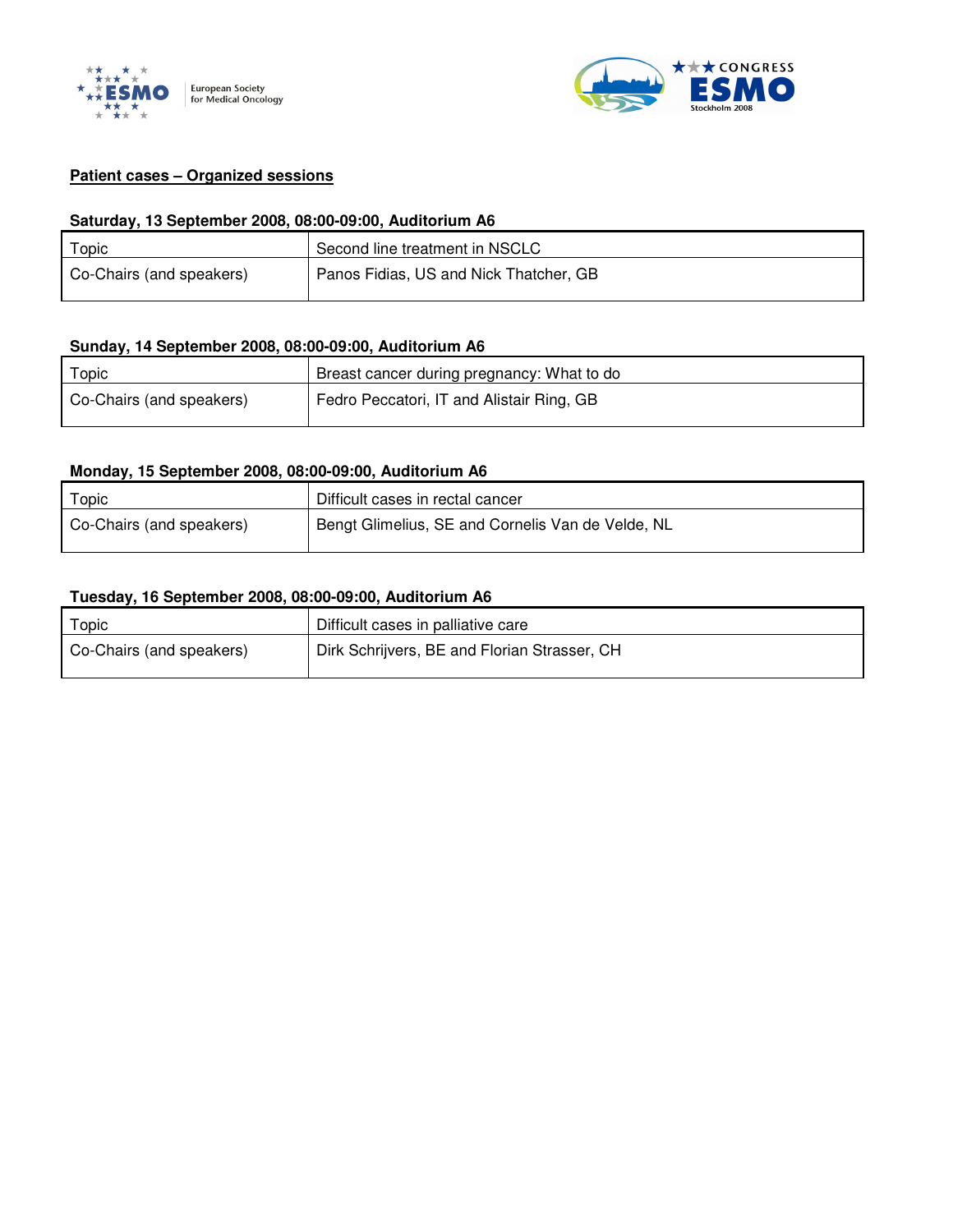



#### **ESMO 2008 Educational sessions**

| 1.                                                                   | Lung cancer: New opportunities                                                                           | Chair: Giuseppe Giaccone, US<br>Co-chair: Giannicola D'Addario, CH |  |
|----------------------------------------------------------------------|----------------------------------------------------------------------------------------------------------|--------------------------------------------------------------------|--|
| - Screening and early diagnosis                                      |                                                                                                          | Pieter Postmus, NL                                                 |  |
| - Changing algorithm in staging                                      |                                                                                                          | Walter Weder, CH                                                   |  |
| - New opportunities in systemic therapy                              |                                                                                                          | Giuseppe Giaccone, US                                              |  |
| 2.                                                                   | Which tools can I use in daily clinical practice to improve<br>tailoring of treatment for breast cancer? | Chair: Angelo Di Leo, IT<br>Co: chair: Nagi El Saghir, LB          |  |
|                                                                      | - The 2007 St. Gallen guidelines and/or adjuvant on-line                                                 | Tanja Cufer, SL                                                    |  |
|                                                                      | - Treatment tailoring based on molecular characterization (early and adv)                                | Christos Sotiriou, BE                                              |  |
|                                                                      | - Treatment decision-making in advanced disease                                                          | lan Smith, GB                                                      |  |
| 3.                                                                   | Multimodality treatment in locoregional gynecological cancer:<br>State of the art                        | Chair: Andres Poveda, ES<br>Co-chair: Vladimir Todorovic, ME       |  |
|                                                                      | - Ovarian cancer: Front-line standard treatment in 2008                                                  | Paul Vasey, AU                                                     |  |
|                                                                      | - Endometrial cancer: Adjuvant treatment of endometrial cancer:<br>radiotherapy, chemotherapy or both?   | Nick Reed, GB                                                      |  |
|                                                                      | - Cervical cancer: treatment update                                                                      | Andres Poveda, ES                                                  |  |
| 4.                                                                   | <b>Advanced prostate cancer</b>                                                                          | Chair: Ian Tannock, CA<br>Co-chair: Vahur Valvere, EE              |  |
|                                                                      | -The changing face of hormonal therapy                                                                   | lan Tannock, CA                                                    |  |
|                                                                      | Diabetes and cardiovascular disease in prostate cancer survivors                                         | Matthew Smith, US                                                  |  |
|                                                                      | -Systemic chemotherapy and new experimental approaches                                                   | Cora Sternberg, IT                                                 |  |
| 5.                                                                   | Challenges in treating older cancer patients                                                             | Chair: Demetris Papamichael, CY<br>Co-chair: Riccardo Audisio, GB  |  |
|                                                                      | - Breast cancer                                                                                          | Hans Wildiers, BE                                                  |  |
|                                                                      | - Colon cancer                                                                                           | Demetris Papamichael, CY                                           |  |
| Cesare Gridelli, IT<br>- Lung cancer                                 |                                                                                                          |                                                                    |  |
| 6.                                                                   | New developments in myeloma                                                                              | Chair: Jean-Luc Harousseau, FR<br>Co-chair: Nino Sharikadze, GE    |  |
|                                                                      | - Prognostic factors in the management of myeloma                                                        | Joan Blade, ES                                                     |  |
|                                                                      | -The role of novel drugs in myeloma                                                                      | Meletios Dimopoulos, GR                                            |  |
| -The status of transplantation in myeloma<br>Jean-Luc Harousseau, FR |                                                                                                          |                                                                    |  |
| 7.                                                                   | Important issues in supportive care                                                                      | Chair: Josep Tabernero, ES<br>Co-chair: B. Koczwara, AU            |  |
|                                                                      | - Erythropoietic stimulating agents. Where do we stand?                                                  | Mario Dicato, LU                                                   |  |
| - Mucositis in the treatment of hematologic malignancies             |                                                                                                          | Pasquale Niscola, IT                                               |  |
| - Handling side effects of targeted agents                           |                                                                                                          | Josep Tabernero, ES                                                |  |
| 8.                                                                   | State-of-the-art approach in selective curable tumors                                                    | Chair: Ian Judson, GB<br>Co-chair: Jean-Yves Blay, FR              |  |
|                                                                      | - Bone-sarcoma                                                                                           | Stefan Bielack, DE                                                 |  |
|                                                                      | - Germ cell tumors                                                                                       | Gordon J. Rustin, GB                                               |  |
|                                                                      | - Soft tissue sarcoma<br>lan Judson, GB                                                                  |                                                                    |  |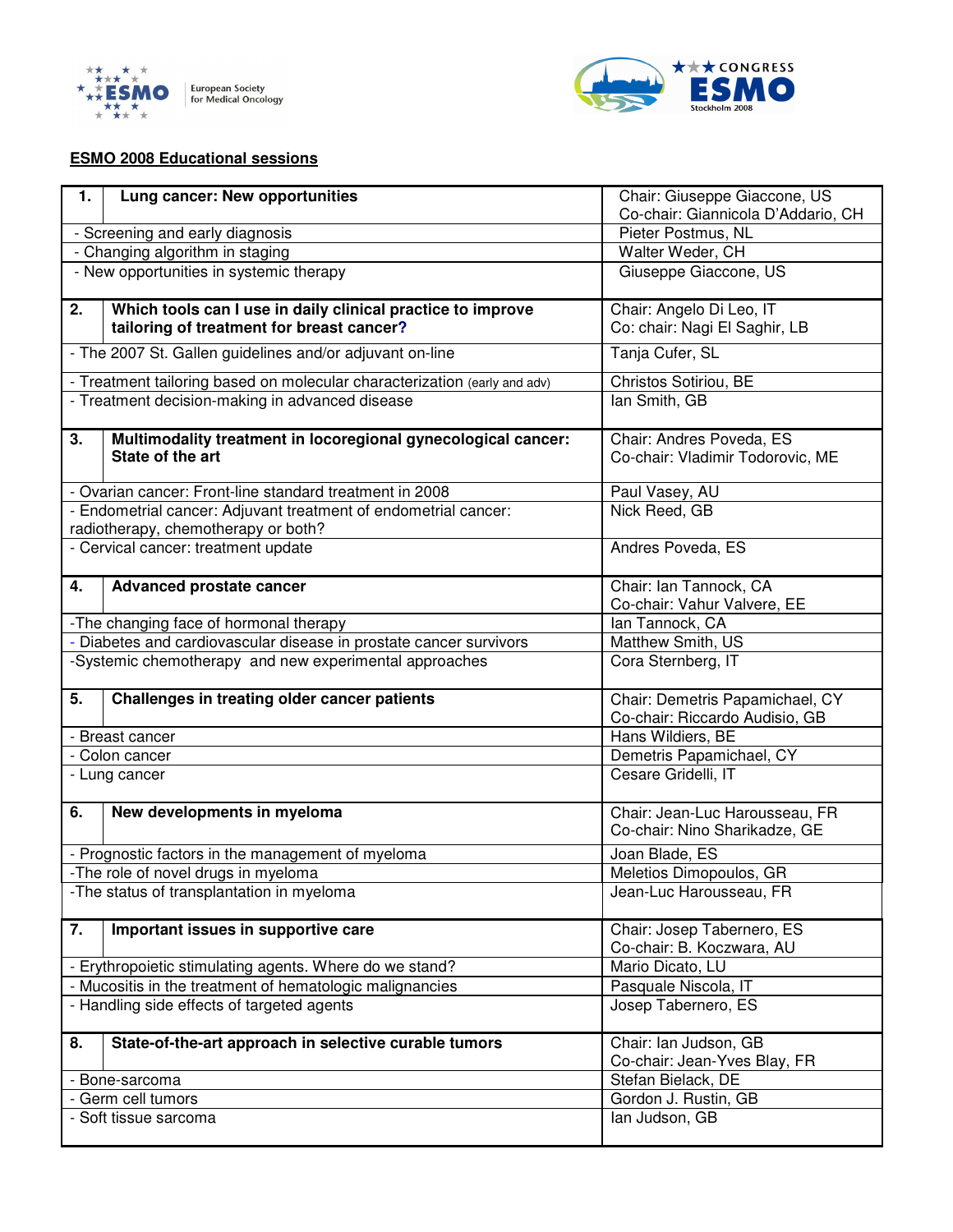



| 9.                                                                  | Introducing new molecular technologies into routine clinical                                          | Chair: James Mackay, GB                                     |
|---------------------------------------------------------------------|-------------------------------------------------------------------------------------------------------|-------------------------------------------------------------|
|                                                                     | cancer care                                                                                           | Co-chair: Ahmad Awada, BE                                   |
| - What new technology and what for?                                 |                                                                                                       | James Mackay, GB                                            |
|                                                                     | - Is there an impact on the treatment of breast cancer?                                               | Luca Gianni, IT                                             |
|                                                                     | - Is there an impact on the treatment of colorectal cancer?                                           | David Kerr, GB                                              |
| 10.                                                                 | Optimizing approaches to head and neck cancer                                                         | Chair: Lisa Licitra, IT<br>Co-chair: Jose Trigo-Perez, ES   |
|                                                                     | - Viruses in head and neck cancers: prevention and therapy                                            | Amanda Psyrri, US                                           |
|                                                                     | - Strengths and weaknesses in multidisciplinary treatment of locally<br>advanced head and neck cancer | Jordi Giralt, ES                                            |
|                                                                     | - Recurrent and metastatic head and neck cancer: new options                                          | Lisa Licitra, IT                                            |
| 11.                                                                 | Management of glioma                                                                                  | Chair: Roger Stupp, CH<br>Co-chair: Bojana Pajk, SI         |
|                                                                     | - Imaging of glioma                                                                                   | Karl Herholz, GB                                            |
|                                                                     | - Management of glioma                                                                                | Roger Stupp, CH                                             |
| - Role of radiotherapy in low grade glioma                          |                                                                                                       | Brigitta Baumert, NL                                        |
| 12.                                                                 | <b>Clinical cancer control and prevention</b>                                                         | Chair: Hans-Joerg Senn, CH<br>Co-chair: Bo Nordenskjöld SE  |
|                                                                     | - Inflammation and cancer prevention                                                                  | Andrea Decensi, IT                                          |
|                                                                     | - Eliminating tobacco-induced cancers: A worldwide challenge                                          | Daniel Bettcher, CH                                         |
| - Chemoprevention of breast and prostate cancer: Where do we stand? |                                                                                                       | Hans-Joerg Senn, CH                                         |
| 13.                                                                 | Recent progress in immunotherapy                                                                      | Chair: Heinz Zwierzina, AT<br>Co-chair: Vasile Musteata, MD |
| - Overcoming immunosuppressor mechanisms                            |                                                                                                       | Hakan Mellstedt, SE                                         |
| - Anti cancer vaccines: Emerging clinical data                      |                                                                                                       | Angus Dalgleish, GB                                         |
| - Combining immunotherapy with classical anti-cancer therapy        |                                                                                                       | Heinz Zwierzina, AT                                         |
| 14.                                                                 | Progress in the multidisciplinary treatment of GI cancers, impact<br>on clinical practice             | Chair: David Cunningham, GB<br>Co-chair: Gunta Purkalne, LV |
|                                                                     | - Perioperative management of gastroesophageal cancer                                                 | David Cunningham, GB                                        |
| - Perioperative management of rectal cancer                         |                                                                                                       | Andrés Cervantes ES                                         |
| - Perioperative management of pancreatic cancer                     |                                                                                                       | Volker Heinemann, DE                                        |

#### **Challenge Your Expert sessions**

| How and why to perform a geriatric assessment in clinical practice         | Catherine Terret, FR  |
|----------------------------------------------------------------------------|-----------------------|
| The treatment of advanced pancreatic cancer: current evidence and future   | Malcolm Moore, CA     |
| challenges                                                                 |                       |
| Novel agents in the era of targeted therapy - What have we learned and how | José Baselga, ES      |
| has our practice changed?                                                  |                       |
| Management of anorexia and weight loss                                     | Jane Hopkinson, GB    |
| <b>Novel radiotherapy tools</b>                                            | Suresh Senan, NL      |
| <b>Thymic malignancies</b>                                                 | Egbert Smit, NL       |
| Chronic lymphocytic leukemia                                               | Emilio Montserrat, ES |
| Balancing costs and benefits in cancer therapy and prevention              | Thomas Szucs, CH      |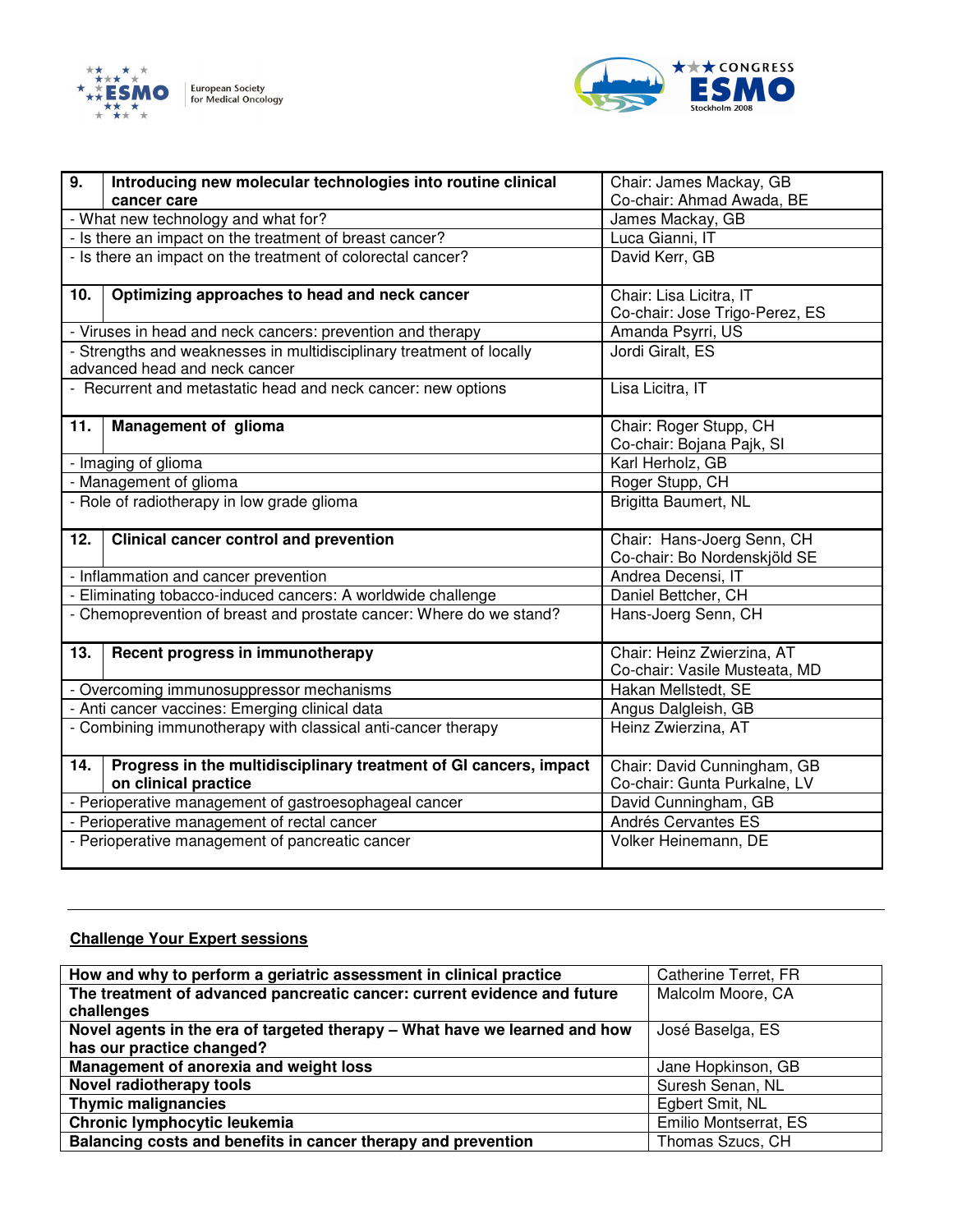



#### **YO Masterclass**

#### **Friday, 12 September 2008, 14:00-17:00, K22/K23**

13:00-14:00 Masterclass lunch

| Title session             | Understanding and preparing a paper on translational research |
|---------------------------|---------------------------------------------------------------|
| Co-Chairs                 | Serena Di Cosimo, ES and Jean-Charles Soria, FR               |
| Title presentation 1      | How to analyze a translational research paper                 |
| Speaker 1                 | Jean-Charles Soria, FR                                        |
| Lecture/discussion time 1 | 30'                                                           |
| Title presentation 2      | How to write a translational research paper                   |
| Speaker 2                 | José Baselga, ES                                              |
| Lecture/discussion time 2 | 30 <sub>min</sub>                                             |
| Coffee break              | 20'                                                           |
| Title presentation 3      | How to judge a translational research paper                   |
| Speaker 3                 | Christian Dittrich, AT                                        |
| Lecture/discussion time 3 | 30'                                                           |
| Title presentation 4      | YOs and research: Results from a European survey              |
| Speaker 4                 | Svetlana Jezdic, CH                                           |
| Lecture/discussion time 4 | 20'                                                           |
| <b>Break</b>              | 10'                                                           |
| Title presentation 5      | How ESMO can help YO interests in anti-cancer research        |
| Speaker 5                 | Aage Schultz, CH                                              |
| Lecture/discussion time   | 20'                                                           |
| Title presentation 6      | Wrap-up discussion                                            |
| Speaker 6                 | Serena Di Cosimo, ES                                          |
| Lecture/discussion time   | 20'                                                           |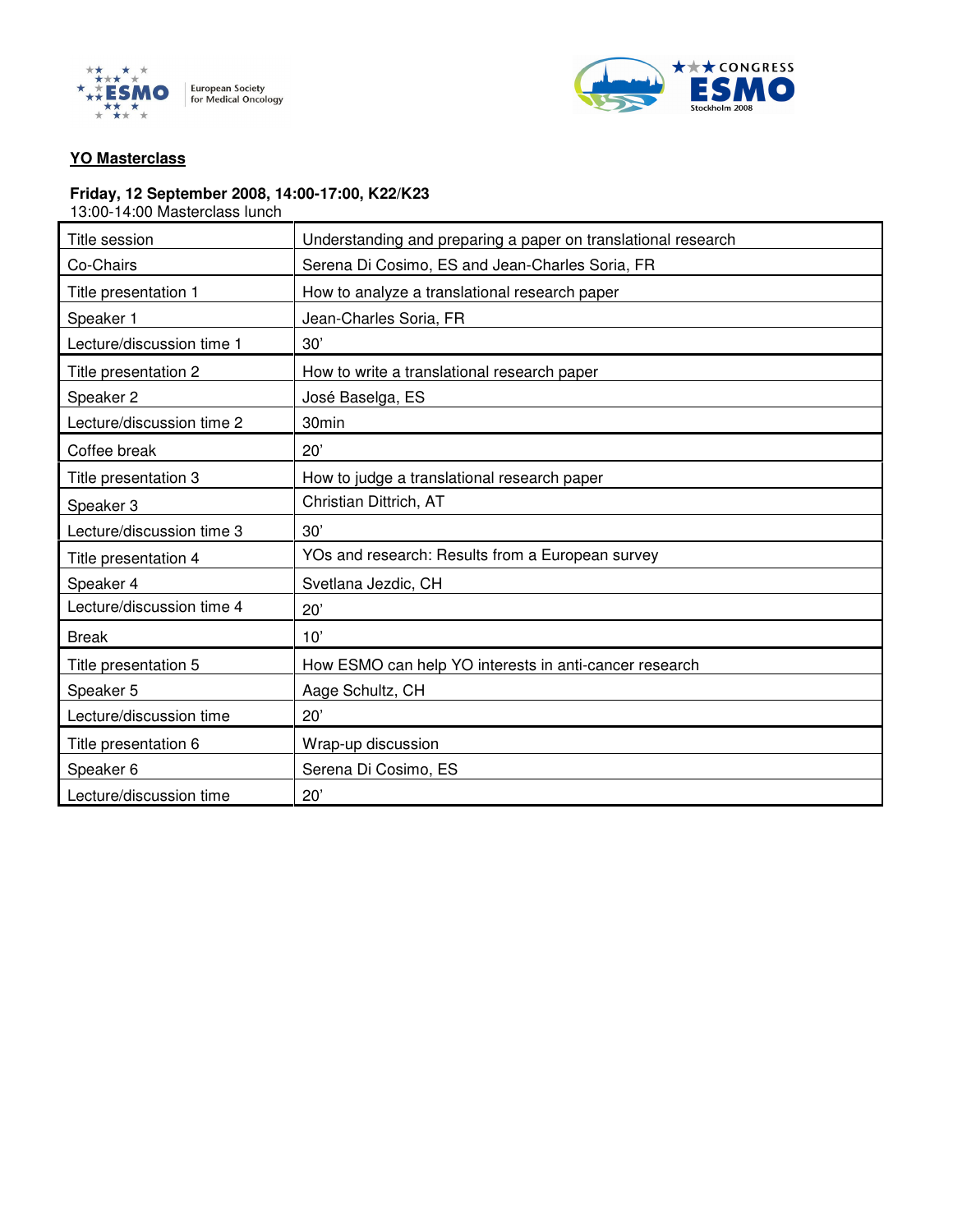



#### **YO Breakfasts**

### **Saturday 13 September 2008, 08:00-08:45**

| Title session             | Cancer during youth   |
|---------------------------|-----------------------|
| Speaker                   | Michele Ghielmini, CH |
| Lecture/discussion time 1 | 45                    |

#### **Sunday 14 September 2008, 08:00-08:45**

| Type session 2            | Fertility, pregnancy and cancer |
|---------------------------|---------------------------------|
| Speaker 2                 | Nicholas Pavlidis, GR           |
| Lecture/discussion time 2 | 45'                             |

#### **Monday 15 September 2008, 08:00-08:45**

| Type session 3  | The ESMO young oncologist grant program: Presentation and feedback |
|-----------------|--------------------------------------------------------------------|
| Speaker 3       | Serena Di Cosimo, ES                                               |
| Lecture time 3  | $20^{\circ}$                                                       |
| Speaker 4       | Aleksandar Celebic, SRB                                            |
| Lecture time 4  | $20^{\circ}$                                                       |
| Discussion time | 5 mins                                                             |